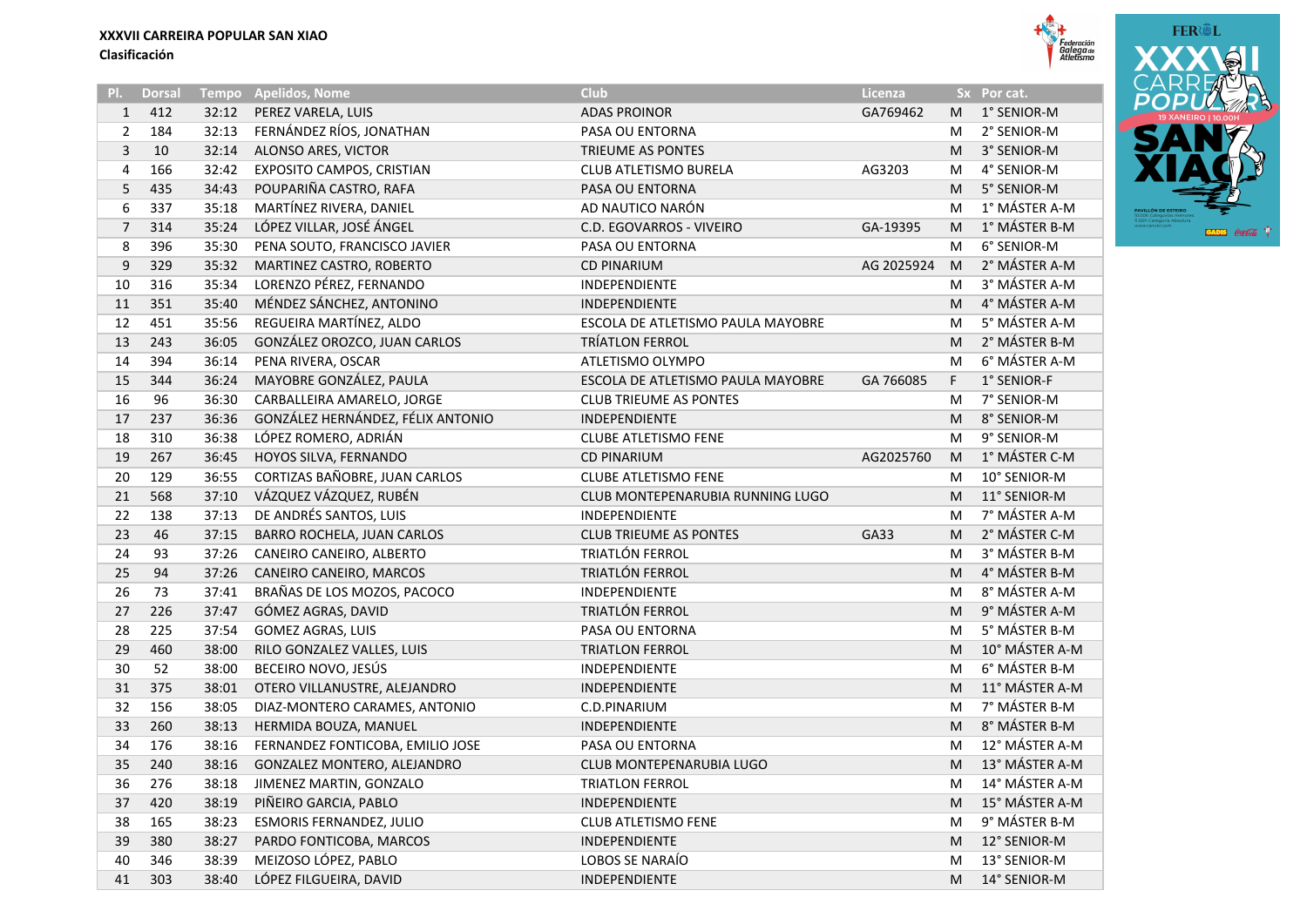| 42     | 516 | 38:43 | SEDES DOCE, NICOLAS              | INDEPENDIENTE                     |           | M | 10° MÁSTER B-M |
|--------|-----|-------|----------------------------------|-----------------------------------|-----------|---|----------------|
| 43     | 68  | 38:46 | <b>BOUZA FREIRE, JOSE LUIS</b>   | <b>ATLETISMO NARON</b>            | GA769411  | M | 1° MÁSTER D-M  |
| 44     | 464 | 38:50 | RÍOS GRAÑA, DANIEL               | A.D NÁUTICO NARÓN                 |           | M | 1° SUB 23-M    |
| 45     | 392 | 38:52 | PEDROSA PAZ, PABLO               | <b>TRIATLON FERROL</b>            |           | M | 15° SENIOR-M   |
| 46     | 495 | 38:53 | RÚA CAAVEIRO, DAVID              | INDEPENDIENTE                     |           | M | 16° MÁSTER A-M |
| 47     | 361 | 38:53 | MUÍÑO PIÑEIRO, ABEL              | INDEPENDIENTE                     |           | M | 16° SENIOR-M   |
| 48     | 273 | 38:58 | <b>IGLESIAS RODRÍGUEZ, HUGO</b>  | <b>INDEPENDIENTE</b>              |           | M | 17° SENIOR-M   |
| 49     | 16  | 39:03 | ALVARIÑO VEIGA, LUIS ÁNGEL       | INDEPENDIENTE                     |           | M | 3° MÁSTER C-M  |
| 50     | 229 | 39:05 | GÓMEZ GARCÍA, ALBERTO            | PINARIUM                          |           | M | 11° MÁSTER B-M |
| 51     | 115 | 39:13 | CELIS FRESCO, ALEJANDRO          | INDEPENDIENTE                     |           | M | 12° MÁSTER B-M |
| 52     | 488 | 39:30 | RODRÍGUEZ VÁZQUEZ, ESTEBAN       | <b>CLUBE ATLETISMO FENE</b>       |           | M | 13° MÁSTER B-M |
| 53     | 293 | 39:30 | LEÓN VÁZQUEZ, IVÁN               | <b>CLUBE ATLETISMO BOIMORTO</b>   | AG2721    | M | 18° SENIOR-M   |
| 54     | 472 | 39:34 | RODRIGUEZ FRAGUELA, ALEJANDRO    | <b>CLUB NATACION CEDEIRA</b>      |           | M | 17° MÁSTER A-M |
| 55     | 105 | 39:37 | CASÁS CASÁS, JOSÉ MANUEL         | INDEPENDIENTE                     |           | M | 14° MÁSTER B-M |
| 56     | 600 | 39:40 | GARCIA BARREIRO, ANDRES          | <b>CLUB ATLETISMO NARON</b>       | GA769220  | M | 15° MÁSTER B-M |
| 57     | 61  | 39:42 | BLANCO FORMOSO, ALEJO            | ADC MONTE BREAMO                  |           | M | 19° SENIOR-M   |
| 58     | 588 | 39:44 | VILASUSO PITA, LUIS              | <b>TRIEUME</b>                    |           | M | 16° MÁSTER B-M |
| 59     | 45  | 39:50 | <b>BARRIO VILAR, PABLO</b>       | <b>CLUBE ATLETISMO FENE</b>       |           | M | 17° MÁSTER B-M |
| 60     | 374 | 39:55 | OTERO PÉREZ, BRUNO               | INDEPENDIENTE                     |           | M | 20° SENIOR-M   |
| 61     | 20  | 40:01 | AMENEDO GONZÁLEZ, RICARDO        | PASA OU ENTORNA                   |           | M | 18° MÁSTER B-M |
| 62     | 463 | 40:03 | RIO SILVA, JOSE LUIS             | <b>RUNNING OLEIROS</b>            | AG2021691 | M | 4° MÁSTER C-M  |
| 63     | 198 | 40:07 | FRANCO FOJO, JOSÉ RAMÓN          | <b>GRUPO INTAF</b>                |           | M | 18° MÁSTER A-M |
| 64     | 99  | 40:09 | CARO GUTIÉRREZ, PEDRO            | <b>CORREDORES ARMADA FERROL</b>   |           | M | 19° MÁSTER B-M |
| 65     | 469 | 40:09 | ROADE ESPANTOSO, SUSO            | ESCOLA DE ATLETISMO PAULA MAYOBRE |           | M | 5° MÁSTER C-M  |
| 66     | 470 | 40:12 | ROCA RIVERA, ALEJANDRO           | INDEPENDIENTE                     |           | M | 21° SENIOR-M   |
| 67     | 539 | 40:13 | TEIJEIRO FERNÁNDEZ, NOÉ          | NOETRAINERS FERROL                |           | M | 20° MÁSTER B-M |
| 68     | 92  | 40:18 | CANEIRO CANEIRO, MANUEL          | INDEPENDIENTE                     |           | M | 21° MÁSTER B-M |
| 69     | 182 | 40:30 | FERNANDEZ RAMOS, ALEJANDRO       | <b>RUNNING OLEIROS</b>            |           | M | 22° MÁSTER B-M |
| 70     | 275 | 40:31 | JIMENEZ CIUDAD, FRANCISCO JAVIER | INDEPENDIENTE                     |           | M | 23° MÁSTER B-M |
| $71\,$ | 427 | 40:32 | PITA POLO, ROBERTO               | PASA OU ENTORNA                   |           | M | 19° MÁSTER A-M |
| 72     | 284 | 40:36 | LAGO FERNÁNDEZ, MIGUEL ÁNGEL     | PASA OU ENTORNA                   |           | M | 20° MÁSTER A-M |
| 73     | 80  | 40:39 | CABANAS BOCIJA, LUIS             | INDEPENDIENTE                     |           | M | 21° MÁSTER A-M |
| 74     | 163 | 40:39 | DUARTE BOUZAS, HECTOR            | INDEPENDIENTE                     |           | M | 22° SENIOR-M   |
| 75     | 364 | 40:39 | NIETO FEAL, RICARDO              | INDEPENDIENTE                     |           | M | 24° MÁSTER B-M |
| 76     | 502 | 40:40 | SAEZ SUAREZ, JOSE                | <b>CASTRO DE LOBADIZ</b>          |           | M | 22° MÁSTER A-M |
| 77     | 398 | 40:41 | PENEDO DIAZ, DAVID JOSÉ          | <b>BTT ESMELLE</b>                |           | M | 25° MÁSTER B-M |
| 78     | 446 |       | 40:42 RAMÍREZ RODRÍGUEZ, SAMUEL  | <b>CLUBE ATLETISMO FENE</b>       | AG2022697 | M | 26° MÁSTER B-M |
| 79     | 277 | 40:54 | JOVE CASTRO, EMILIO JOSE         | <b>CASTRO DE LOBADIZ</b>          |           | M | 6° MÁSTER C-M  |
| 80     | 444 | 40:56 | RAMIL FERREIRO, CÉSAR            | <b>CLUB TRIEUME AS PONTES</b>     |           | M | 23° MÁSTER A-M |
| 81     | 11  | 40:59 | ALONSO FILGUEIRA, MARCOS         | OS CORZOS DO ORTEGAL              |           | M | 23° SENIOR-M   |
| 82     | 564 | 41:00 | VAZQUEZ GARCIA, DAVID            | INDEPENDIENTE                     |           | M | 24° SENIOR-M   |
| 83     | 307 | 41:01 | LÓPEZ PAZ, MARIO                 | INDEPENDIENTE                     |           | M | 24° MÁSTER A-M |
| 84     | 407 | 41:03 | PÉREZ DURÁN, JULIÁN              | SÍGUEME SI PUEDES                 |           | M | 27° MÁSTER B-M |
| 85     | 51  | 41:03 | <b>BAZ RODRÍGUEZ, BERTO</b>      | SÍGUEME SI PUEDES                 |           | M | 28° MÁSTER B-M |
| 86     | 54  | 41:05 | BELLAS RODRÍGUEZ, JUAN           | JOSITO'S RUNNERS CLUB             |           | М | 7° MÁSTER C-M  |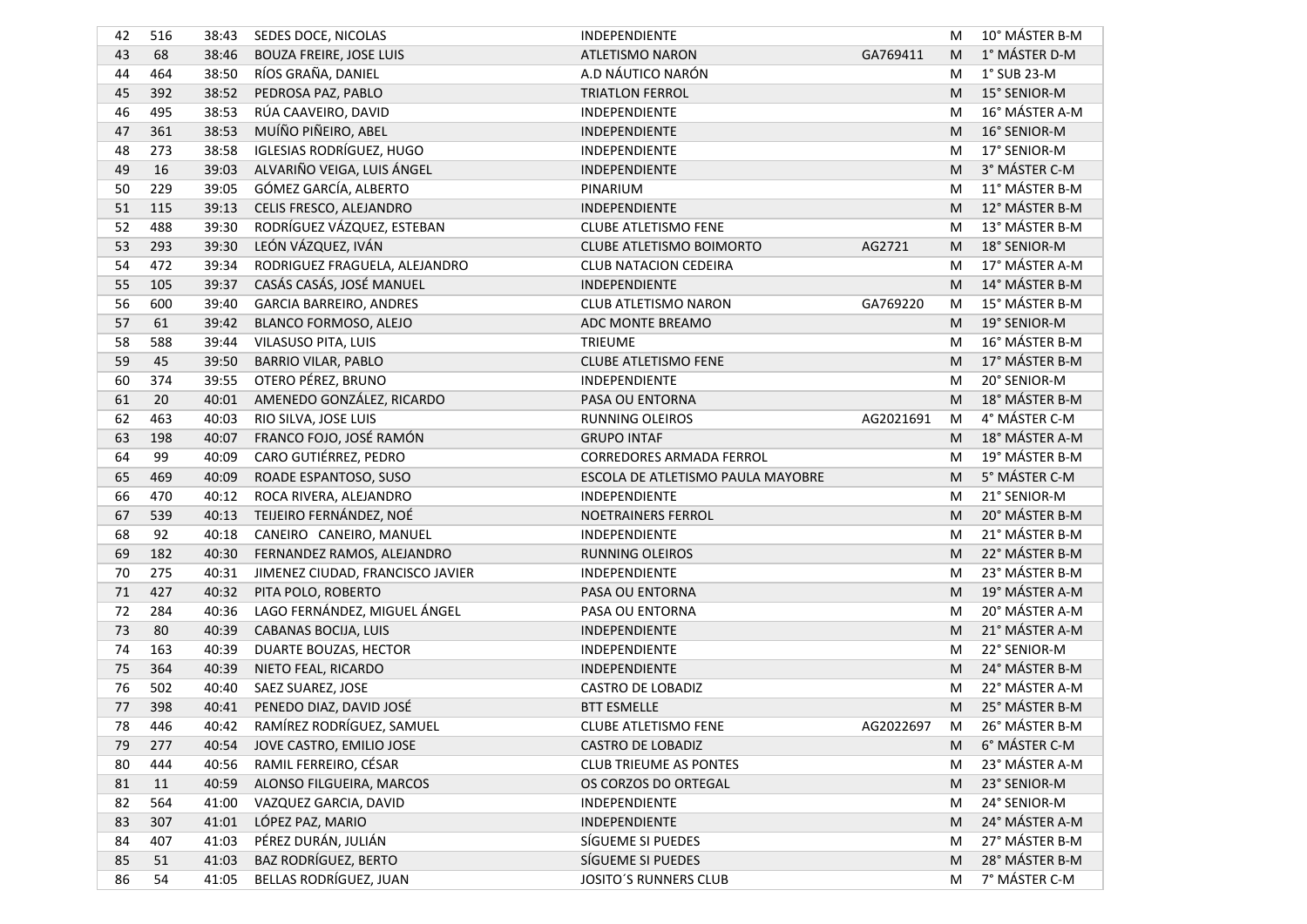| 87  | 325 | 41:06 | MARCOS MARTÍNEZ, MANUEL             | INDEPENDIENTE                            |           | M | 25° SENIOR-M   |
|-----|-----|-------|-------------------------------------|------------------------------------------|-----------|---|----------------|
| 88  | 112 | 41:09 | CASTRO FRAGA, FELIPE                | CLUB MONTEPENARUBIA                      |           | M | 25° MÁSTER A-M |
| 89  | 119 | 41:11 | CID SANMARTÍN, ROBERTO              | CLUB TRIATLON CORUÑA                     |           | M | 29° MÁSTER B-M |
| 90  | 357 | 41:13 | MONTERO LÓPEZ, JUAN MANUEL          | PASA OU ENTORNA                          |           | M | 26° SENIOR-M   |
| 91  | 118 | 41:17 | CHUECOS, JOSE                       | PASA OU ENTORNA                          |           | M | 26° MÁSTER A-M |
| 92  | 133 | 41:18 | COUCE SENRA, OSCAR                  | <b>MOI DE MONTE</b>                      |           | M | 27° MÁSTER A-M |
| 93  | 334 | 41:24 | MARTINEZ LOURO, CARLOS              | INDEPENDIENTE                            |           | M | 28° MÁSTER A-M |
| 94  | 408 | 41:28 | PÉREZ LADO, JOSE LUIS               | INDEPENDIENTE                            |           | M | 29° MÁSTER A-M |
| 95  | 173 | 41:31 | FERNANDEZ DE LA PRADILLA, FRANCISCO | CLUB ATLETISMO SADA                      |           | M | 30° MÁSTER B-M |
| 96  | 426 | 41:35 | PITA MARTÍNEZ, ELOY                 | INDEPENDIENTE                            |           | M | 27° SENIOR-M   |
| 97  | 291 | 41:40 | LEAL DÍAZ, ROBERTO                  | <b>CLUBE ATLETISMO FENE</b>              |           | M | 28° SENIOR-M   |
| 98  | 520 | 41:40 | SERANTES CASTRO, JULIO              | <b>CLUBE ATLETISMO FENE</b>              |           | M | 31° MÁSTER B-M |
| 99  | 169 | 41:43 | FERNÁNDEZ BERINI, JOSÉ LUIS         | INDEPENDIENTE                            |           | M | 8° MÁSTER C-M  |
| 100 | 441 | 41:44 | PUEYO CAMPOS, JAVIER                | <b>VARA E PEDAL</b>                      |           | M | 32° MÁSTER B-M |
| 101 | 236 | 41:45 | <b>GONZALEZ GRUEIRO, GILBERTO</b>   | <b>CLUB ATLETISMO SADA</b>               |           | M | 33° MÁSTER B-M |
| 102 | 601 | 41:45 | TUIMIL CALVO, JAVIER                | CLUB ATLETISMO NARON                     | GA769405  | M | 34° MÁSTER B-M |
| 103 | 529 | 41:45 | SOTO VIÑAS, DIEGO                   | INDEPENDIENTE                            |           | M | 35° MÁSTER B-M |
| 104 | 528 | 41:46 | SOTO VIÑAS, REBECA                  | CLUB ATLETISMO NARON                     | 2019794   | F | 1° MÁSTER B-F  |
| 105 | 221 | 41:50 | GARCÍA RIAL, FRANCISCO              | INDEPENDIENTE                            |           | M | 30° MÁSTER A-M |
| 106 | 218 | 41:51 | GARCIA NUÑEZ, CARLOS                | INDEPENDIENTE                            |           | M | 36° MÁSTER B-M |
| 107 | 78  | 41:51 | CABADAS CANCELA, MARIA              | CORREDORES POPULARES DE LA ARMADA        |           | F | 2° MÁSTER B-F  |
| 108 | 518 | 41:54 | SEOANE CHAS, JOSÉ MANUEL            | INDEPENDIENTE                            |           | M | 9° MÁSTER C-M  |
| 109 | 263 | 41:54 | HERMIDA NARANJO, JOSE               | RUNNING ALTAFIT ODEON                    |           | M | 29° SENIOR-M   |
| 110 | 282 | 41:57 | LAGE BOUZA, MANUEL ANGEL            | <b>CORREDORES POPULARES DE LA ARMADA</b> |           | M | 10° MÁSTER C-M |
| 111 | 164 | 41:58 | ENRÍQUEZ ALLEGUE, JAVIER            | MONTE BREAMO                             |           | M | 31° MÁSTER A-M |
| 112 | 209 | 41:58 | GARCÍA BARREIRO, BENIGNO            | INDEPENDIENTE                            |           | M | 37° MÁSTER B-M |
| 113 | 333 | 42:01 | MARTÍNEZ LÓPEZ, DAMIAN              | CLUB MONTEPENARUBIA                      |           | M | 30° SENIOR-M   |
| 114 | 428 | 42:03 | PITA SERANTES, JUAN FRANCISCO       | INDEPENDIENTE                            |           | M | 11° MÁSTER C-M |
| 115 | 434 | 42:06 | POSE GARCÍA, RUBÉN                  | CLUB MONTEPENARUBIA                      |           | M | 31° SENIOR-M   |
| 116 | 465 | 42:09 | RIVAS, IVÁN                         | INDEPENDIENTE                            |           | M | 38° MÁSTER B-M |
| 117 | 496 | 42:11 | RUBIO FERNÁNDEZ, LUPE               | PASA OU ENTORNA                          |           | F | 2° SENIOR-F    |
| 118 | 471 | 42:12 | RODRÍGUEZ DOPICO, JOSE OSCAR        | PASA OU ENTORNA                          |           | M | 32° MÁSTER A-M |
| 119 | 493 | 42:18 | ROSENDE AMOR, JUAN IGNACIO          | INDEPENDIENTE                            |           | M | 39° MÁSTER B-M |
| 120 | 155 | 42:20 | DÍAZ SEOANE, JORGE                  | INDEPENDIENTE                            |           | M | 33° MÁSTER A-M |
| 121 | 191 | 42:32 | FERREÑO MERLAN, IGNACIO             | INDEPENDIENTE                            |           | M | 40° MÁSTER B-M |
| 122 | 19  | 42:44 | AMADO VÁZQUEZ, LUIS                 | INDEPENDIENTE                            |           | М | 41° MÁSTER B-M |
| 123 | 89  |       | 42:46 CALVO GONZALEZ, CRISTIAN      | CLUBE ATLETISMO FENE                     | AG2023276 | M | 32° SENIOR-M   |
| 124 | 587 | 42:53 | VILAR MARTÍNEZ, JAVIER              | ESCOLA DE ATLETISMO PAULA MAYOBRE        |           | M | 34° MÁSTER A-M |
| 125 | 455 | 42:53 | REY IGLESIAS, JOSÉ ROBERTO          | ESCUELA DE ATLETISMO PAULA MAYOBRE       |           | M | 12° MÁSTER C-M |
| 126 | 517 | 42:54 | SEIJAS GOMEZ, JUAN LUIS             | TRAILRUNERS-LEBOREIRA                    |           | M | 13° MÁSTER C-M |
| 127 | 192 | 42:54 | FERRO FERNÁNDEZ, JUAN CARLOS        | CLUB MONTEPENARUBIA LUGO                 |           | M | 42° MÁSTER B-M |
| 128 | 161 | 42:56 | DOPICO RODRIGUEZ, MARCELINO         | INDEPENDIENTE                            |           | M | 43° MÁSTER B-M |
| 129 | 3   | 42:56 | ABELLAN YEPES, DAMIAN               | INDEPENDIENTE                            |           | M | 44° MÁSTER B-M |
| 130 | 249 | 42:58 | GONZÁLEZ VARGAS, RAQUEL             | INDEPENDIENTE                            |           | F | 3° SENIOR-F    |
| 131 | 532 | 42:58 | SUÁREZ FERNÁNDEZ, JORGE             | PASA OU ENTORNA                          |           | M | 45° MÁSTER B-M |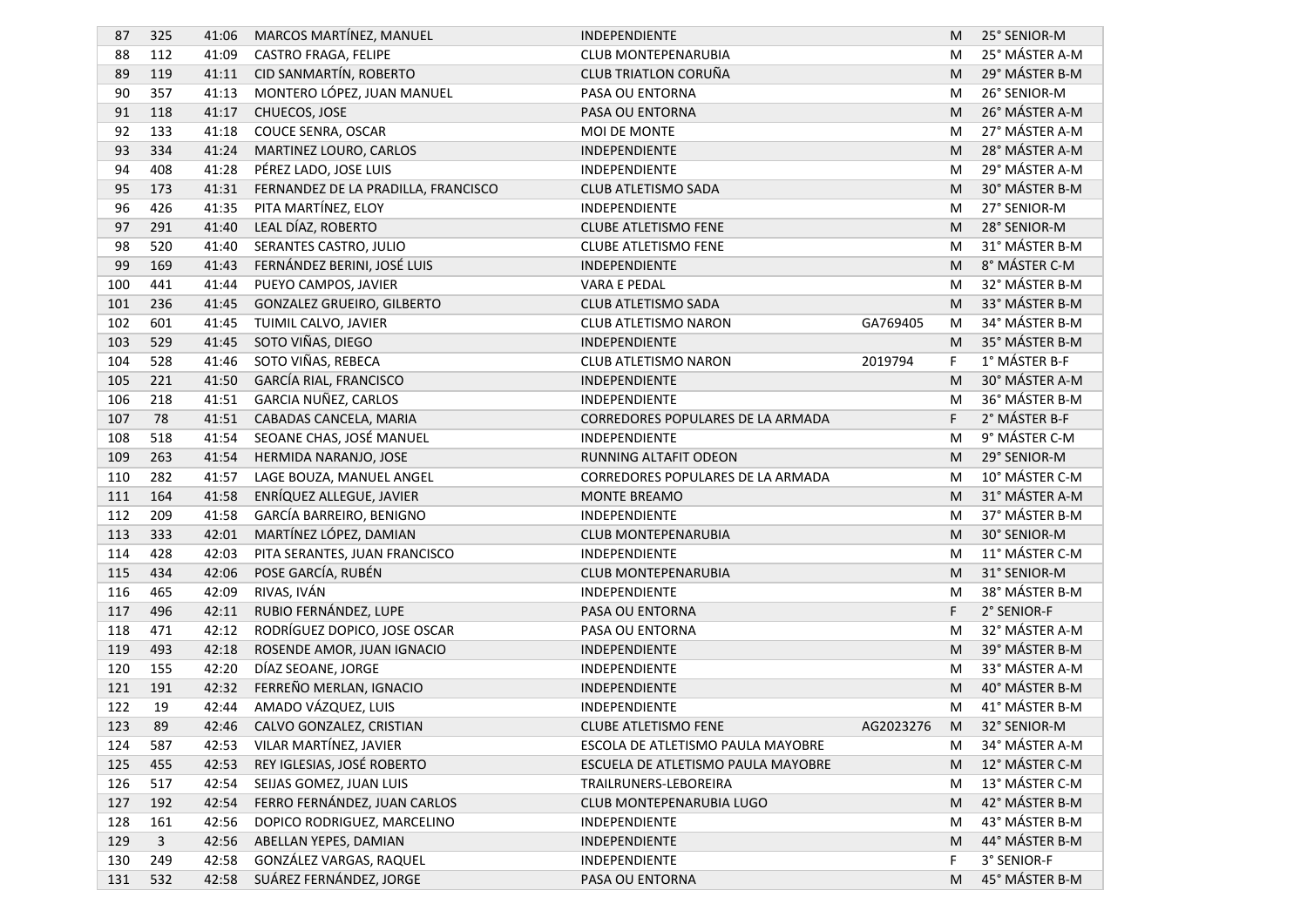| 132 | 591          | 42:58 | VILLANUEVA VIGO, BERNARDINO   | ESCUELA ATLETISMO MONFRAGÜE        | EX6643     | М | 46° MÁSTER B-M |
|-----|--------------|-------|-------------------------------|------------------------------------|------------|---|----------------|
| 133 | 439          | 43:03 | PRIETO PARDO, ALBERTO         | PASA OU ENTORNA                    |            | M | 35° MÁSTER A-M |
| 134 | 126          | 43:03 | CORDERO RODRIGUEZ, FRAN       | PASA OU ENTORNA                    |            | M | 36° MÁSTER A-M |
| 135 | 299          | 43:05 | LOPEZ DIAZ, TAMARA            | <b>BENI GYM SPORT</b>              |            | F | 4° SENIOR-F    |
| 136 | 499          | 43:45 | RUIZ-MATAS GARCÍA, CELES      | <b>ALTAFIT ODEON</b>               |            | M | 47° MÁSTER B-M |
| 137 | 103          | 43:47 | CARUNCHO ÁLVAREZ, JESÚS       | INDEPENDIENTE                      |            | M | 37° MÁSTER A-M |
| 138 | $\mathbf{1}$ | 43:49 | ABEAL NAVARRO, FRANCISCO      | ADC MONTE BREAMO                   |            | M | 48° MÁSTER B-M |
| 139 | 150          | 43:50 | DIAZ PRIETO, DANIEL           | ESCOLA DE ATLETISMO PAULA MAYOBRE  |            | M | 33° SENIOR-M   |
| 140 | 185          | 43:50 | FERNANDEZ RSMOS, TONI         | <b>CLUB MONTE PENARRUBIA</b>       |            | M | 49° MÁSTER B-M |
| 141 | 308          | 43:53 | LÓPEZ PINTOS, XESÚS ANXO      | PASA OU ENTORNA                    |            | M | 2° MÁSTER D-M  |
| 142 | 224          | 43:54 | <b>GAREA DORRIO, JESUS</b>    | INDEPENDIENTE                      |            | M | 50° MÁSTER B-M |
| 143 | 111          | 43:55 | CASTRO CUERVO, RAMÓN          | <b>MUDITOS</b>                     |            | M | 3° MÁSTER D-M  |
| 144 | 318          | 43:56 | LOUREIRO AMOR, CÉSAR MANUEL   | INDEPENDIENTE                      |            | M | 38° MÁSTER A-M |
| 145 | 261          | 44:01 | HERMIDA C VAZQUEZ, NICOLAS    | INDEPENDIENTE                      |            | M | 51° MÁSTER B-M |
| 146 | 504          | 44:02 | SALINAS GARCÍA, MARIO         | INDEPENDIENTE                      |            | M | 34° SENIOR-M   |
| 147 | 251          | 44:02 | GRANDE CORRAL, VÍCTOR MANUEL  | INDEPENDIENTE                      |            | M | 52° MÁSTER B-M |
| 148 | 411          | 44:04 | PÉREZ QUIZA, VÍCTOR           | INDEPENDIENTE                      |            | M | 53° MÁSTER B-M |
| 149 | 315          | 44:04 | LORENZO, DIEGO                | INDEPENDIENTE                      |            | M | 35° SENIOR-M   |
| 150 | 595          | 44:09 | YÁÑEZ MARTÍNEZ, DAVID         | INDEPENDIENTE                      |            | M | 39° MÁSTER A-M |
| 151 | 258          | 44:10 | GUTIÉRREZ AMENEIRO, FERNANDO  | INDEPENDIENTE                      |            | M | 40° MÁSTER A-M |
| 152 | 557          | 44:12 | VARELA MARTÍNEZ, JOSÉ         | INDEPENDIENTE                      |            | M | 4° MÁSTER D-M  |
| 153 | 270          | 44:13 | <b>IGLESIAS ALONSO, PEDRO</b> | INDEPENDIENTE                      |            | M | 36° SENIOR-M   |
| 154 | 572          | 44:19 | VEIGA GONZALEZ, MIGUEL        | MONTEFARO TRAIL                    |            | M | 54° MÁSTER B-M |
| 155 | 220          | 44:22 | <b>GARCIA REY, IVAN</b>       | INDEPENDIENTE                      |            | M | 2° SUB 23-M    |
| 156 | 217          | 44:26 | GARCÍA NOVO, TANIA            | <b>CLUB MONTEPENARUBIA</b>         |            | F | 1° MÁSTER A-F  |
| 157 | 507          | 44:26 | SÁNCHEZ RAMÓN, JUAN ALBERTO   | SÍGUEME SI PUEDES                  |            | M | 55° MÁSTER B-M |
| 158 | 559          | 44:30 | VARELA VILA, MANUEL           | CORREDORES POPULARES ARMADA FERROL |            | M | 14° MÁSTER C-M |
| 159 | 363          | 44:31 | NAVEIRO RODRIGUEZ, MANEL      | INDEPENDIENTE                      |            | M | 56° MÁSTER B-M |
| 160 | 443          | 44:33 | RÁDEKE FARIÑA, EDUARDO        | INDEPENDIENTE                      |            | M | 57° MÁSTER B-M |
| 161 | 172          | 44:35 | FERNANDEZ CORRAL, ANGEL       | INDEPENDIENTE                      |            | M | 15° MÁSTER C-M |
| 162 | 577          | 44:36 | VIDAL MANSO, JOSE ANTONIO     | <b>TRIATLON FERROL</b>             | 32673839   | M | 58° MÁSTER B-M |
| 163 | 514          | 44:39 | SANTIAGO ANEIROS, ESTEBAN     | INDEPENDIENTE                      |            | M | 41° MÁSTER A-M |
| 164 | 202          | 44:46 | FREIRE MARQUES, VICTOR MANUEL | INDEPENDIENTE                      |            | M | 59° MÁSTER B-M |
| 165 | 31           | 44:49 | ARES NOGUEIRA, SERGIO         | <b>BOIMORTO</b>                    |            | M | 37° SENIOR-M   |
| 166 | 409          | 44:49 | PÉREZ MOSQUERA, MANUEL        | CLUBE DEPORTIVO ARZÚA              |            | M | 3° SUB 23-M    |
| 167 | 274          | 44:55 | IRLES, CARLA                  | <b>CASTRO DE LOBADIZ</b>           |            | F | 5° SENIOR-F    |
| 168 | 552          |       | 44:55 VAL GUERREIRO, PABLO    | INDEPENDIENTE                      |            | M | 16° MÁSTER C-M |
| 169 | 598          | 44:56 | ZARAGOZA VEREZ, ALBERTO       | MOI DE MONTE                       |            | M | 60° MÁSTER B-M |
| 170 | 445          | 45:00 | RAMIL HERMIDA, LUIS           | INDEPENDIENTE                      |            | M | 5° MÁSTER D-M  |
| 171 | 548          | 45:13 | TORAL ROMERO, EMILIO          | <b>EGOVARROS</b>                   | AG 2026274 | M | 6° MÁSTER D-M  |
| 172 | 546          | 45:15 | TENREIRO. ANIDO, ROBERTO      | INDEPENDIENTE                      |            | M | 61° MÁSTER B-M |
| 173 | 330          | 45:20 | MARTÍNEZ CHEDAS, SUSO         | INDEPENDIENTE                      |            | M | 62° MÁSTER B-M |
| 174 | 432          | 45:23 | POMA CASTRO, ELIANA GABRIELA  | CLUB CASTRO DE LOBADIZ             |            | F | 2° MÁSTER A-F  |
| 175 | 47           | 45:23 | BARROS ARAUJO, ALVARO         | INDEPENDIENTE                      |            | M | 63° MÁSTER B-M |
| 176 | 95           | 45:26 | CANOSA CASTRO, CAMILO         | INDEPENDIENTE                      |            | M | 42° MÁSTER A-M |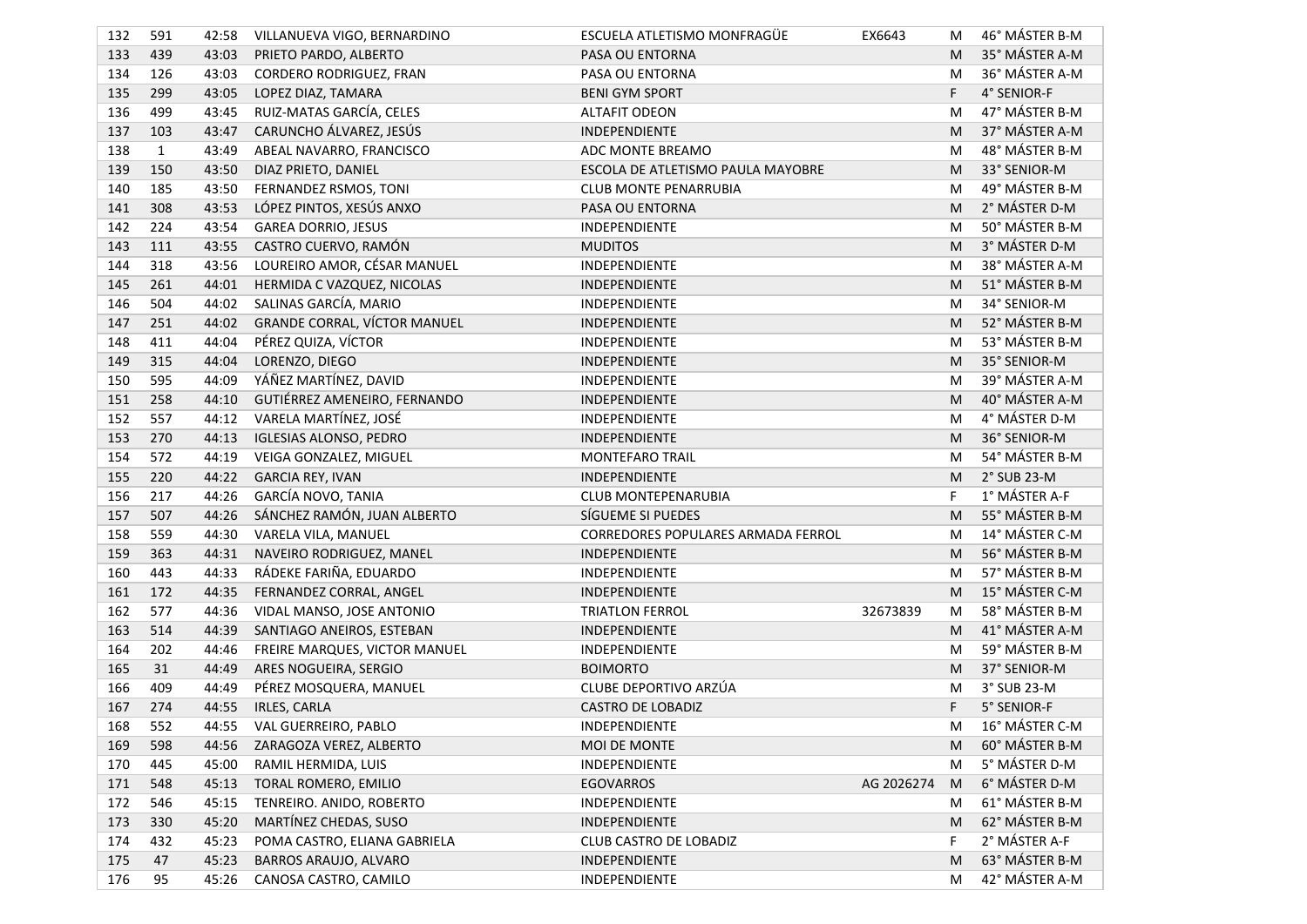| 177 | 531 | 45:26 | SUÁREZ DÍAZ, ENRIQUE                                       | CLUB CASTRO DE LOBADIZ             |           | M | 64° MÁSTER B-M |
|-----|-----|-------|------------------------------------------------------------|------------------------------------|-----------|---|----------------|
| 178 | 26  | 45:27 | ARANGUREN SÁNCHEZ-OSTIZ, JAVIER                            | <b>ESTILA RUNNING CLUB</b>         |           | M | 38° SENIOR-M   |
| 179 | 562 | 45:30 | VAZQUEZ CASTRO, IVAN                                       | INDEPENDIENTE                      |           | M | 43° MÁSTER A-M |
| 180 | 319 | 45:33 | LOUREIRO REDONDO, RAMÓN ÁNGEL                              | INDEPENDIENTE                      |           | M | 44° MÁSTER A-M |
| 181 | 75  | 45:34 | BROZOS VÁZQUEZ, MIGUEL                                     | ESCOLA DE ATLETISMO PAULA MAYOBRE  |           | M | 45° MÁSTER A-M |
| 182 | 116 | 45:34 | CHAMORRO DÍAZ, ALBERTO                                     | <b>LOBOS DE NARAIO</b>             |           | M | 65° MÁSTER B-M |
| 183 | 231 | 45:35 | GONZÁLEZ ÁLVAREZ, MANUEL                                   | INDEPENDIENTE                      |           | M | 66° MÁSTER B-M |
| 184 | 232 | 45:45 | GONZALEZ CAMARGO, DIEGO                                    | <b>CLUBE ATLETISMO FENE</b>        |           | M | 67° MÁSTER B-M |
| 185 | 12  | 45:46 | ALONSO RODRÍGUEZ, OMAR                                     | <b>ESTILA RUNNING CLUB</b>         |           | M | 4° SUB 23-M    |
| 186 | 139 | 45:47 | DE LA VIÑA PITA, JUAN CARLOS                               | <b>XABARÍS ÁRTABROS</b>            |           | M | 68° MÁSTER B-M |
| 187 | 565 | 45:47 | VÁZQUEZ IZAGUIRRE, PATXI                                   | <b>XABARÍS ÁRTABROS</b>            |           | M | 69° MÁSTER B-M |
| 188 | 235 | 45:47 | GONZÁLEZ GARCÍA, ALBERTO                                   | INDEPENDIENTE                      |           | M | 17° MÁSTER C-M |
| 189 | 352 | 45:49 | MIRANDA, OSCAR                                             | CLUB ATLETISMO BOIMORTO            | AG-764358 | M | 70° MÁSTER B-M |
| 190 | 158 | 45:54 | DOCE FREIRE, JOSÉ MANUEL                                   | <b>CASTRO DE LOBADIZ</b>           |           | M | 18° MÁSTER C-M |
| 191 | 190 | 45:54 | FERREIRO DIAZ, DOMINGO                                     | MONTEPENARUBIA                     |           | M | 71° MÁSTER B-M |
| 192 | 81  | 46:01 | CABARCOS PENA, XURXO                                       | INDEPENDIENTE                      |           | M | 46° MÁSTER A-M |
| 193 | 29  | 46:01 | ARES CHAO, SERGIO                                          | INDEPENDIENTE                      |           | M | 47° MÁSTER A-M |
| 194 | 194 | 46:04 | FILGUEIRA CHAO, ROBERTO                                    | INDEPENDIENTE                      |           | M | 72° MÁSTER B-M |
| 195 | 85  | 46:09 | CAINZOS RODRIGUEZ, RAMON                                   | <b>INDEPENDIENTE</b>               |           | M | 48° MÁSTER A-M |
| 196 | 365 | 46:10 | NOVO FERREIRO, DIEGO                                       | <b>DALLE GAS TEAM</b>              |           | M | 39° SENIOR-M   |
| 197 | 278 | 46:11 | JOVE MARTINEZ, DANIEL                                      | INDEPENDIENTE                      |           | M | 49° MÁSTER A-M |
| 198 | 34  | 46:12 | ARMESTO FERNANDEZ, BRAIS                                   | INDEPENDIENTE                      |           | M | 50° MÁSTER A-M |
| 199 | 97  | 46:14 | CARBALLO RODRÍGUEZ, DAVID CARBALLO RODRÍGUEZ INDEPENDIENTE |                                    |           | M | 51° MÁSTER A-M |
| 200 | 180 | 46:14 | FERNÁNDEZ LÓPEZ, JORGE                                     | <b>INDEPENDIENTE</b>               |           | M | 19° MÁSTER C-M |
| 201 | 262 | 46:18 | HERMIDA MERA, JUAN CARLOS                                  | <b>CASTRO DE LOBADIZ</b>           |           | M | 73° MÁSTER B-M |
| 202 | 543 | 46:19 | TEIJO VARELA, SANTIAGO                                     | INDEPENDIENTE                      |           | M | 52° MÁSTER A-M |
| 203 | 515 | 46:20 | SANTIAGO MORÓN, INÉS                                       | INDEPENDIENTE                      |           | F | 6° SENIOR-F    |
| 204 | 247 | 46:28 | GONZÁLEZ PRIETO, PABLO                                     | CLUB ATLETISMO SADA                |           | M | 53° MÁSTER A-M |
| 205 | 483 | 46:28 | RODRÍGUEZ PRIETO, RAFAEL                                   | PASA OU ENTORNA                    |           | M | 40° SENIOR-M   |
| 206 | 40  | 46:32 | BARCIA GARCÍA, JUAN MANUEL                                 | ESCOLA DE ATLETISMO PAULA MAYOBRE  |           | M | 74° MÁSTER B-M |
| 207 | 413 | 46:32 | PÉREZ VAZQUEZ, ANGEL                                       | INDEPENDIENTE                      |           | M | 41° SENIOR-M   |
| 208 | 537 | 46:33 | TAJUELO GIL, ALFONSO                                       | <b>PULPEIROS MUGARDOS</b>          |           | M | 20° MÁSTER C-M |
| 209 | 84  | 46:34 | CAINZOS RODRIGUEZ, RUBÉN                                   | INDEPENDIENTE                      |           | M | 75° MÁSTER B-M |
| 210 | 151 | 46:35 | DIAZ REY, FRANCISCO JAVIER                                 | INDEPENDIENTE                      |           | M | 76° MÁSTER B-M |
| 211 | 323 | 46:36 | MANCEBO IGLESIAS, JOSÉ LUIS                                | <b>CASTRO DE LOBADIZ</b>           |           | M | 7° MÁSTER D-M  |
| 212 | 431 | 46:37 | POLO CARREIRAS, JOSÉ MIGUEL                                | ESCUELA DE ATLETISMO PAULA MAYOBRE |           | M | 8° MÁSTER D-M  |
| 213 | 430 | 46:37 | POLO CAMPELLO, VIRGINIA                                    | TRIEUME                            |           |   | 3° MÁSTER A-F  |
| 214 | 146 | 46:44 | DÍAZ DÍAZ, ANGEL FERNANDO                                  | INDEPENDIENTE                      |           | M | 21° MÁSTER C-M |
| 215 | 594 | 46:45 | VIZCAÍNO CELA, LETICIA                                     | <b>CLUB MONTE PENARUBIA</b>        |           | F | 7° SENIOR-F    |
| 216 | 585 | 46:48 | VILAR, JUANMA                                              | INDEPENDIENTE                      |           | M | 22° MÁSTER C-M |
| 217 | 386 | 46:49 | PAZ SEÑORANS, OLGA                                         | CLUB MONTEPENARUBIA                |           | F | 4° MÁSTER A-F  |
| 218 | 563 | 46:50 | VAZQUEZ FREIRE, JOSE ANGEL                                 | SIGUEME SI PUEDES                  |           | M | 77° MÁSTER B-M |
| 219 | 286 | 46:54 | LAMIGUEIRO FRANCO, JESÚS MIGUEL                            | INDEPENDIENTE                      |           | M | 78° MÁSTER B-M |
| 220 | 525 | 46:57 | SICRE ROMERO, CARLOS                                       | INDEPENDIENTE                      |           | M | 23° MÁSTER C-M |
| 221 | 57  | 47:05 | BELLÓN FLORES, RICARDO                                     | INDEPENDIENTE                      |           | M | 54° MÁSTER A-M |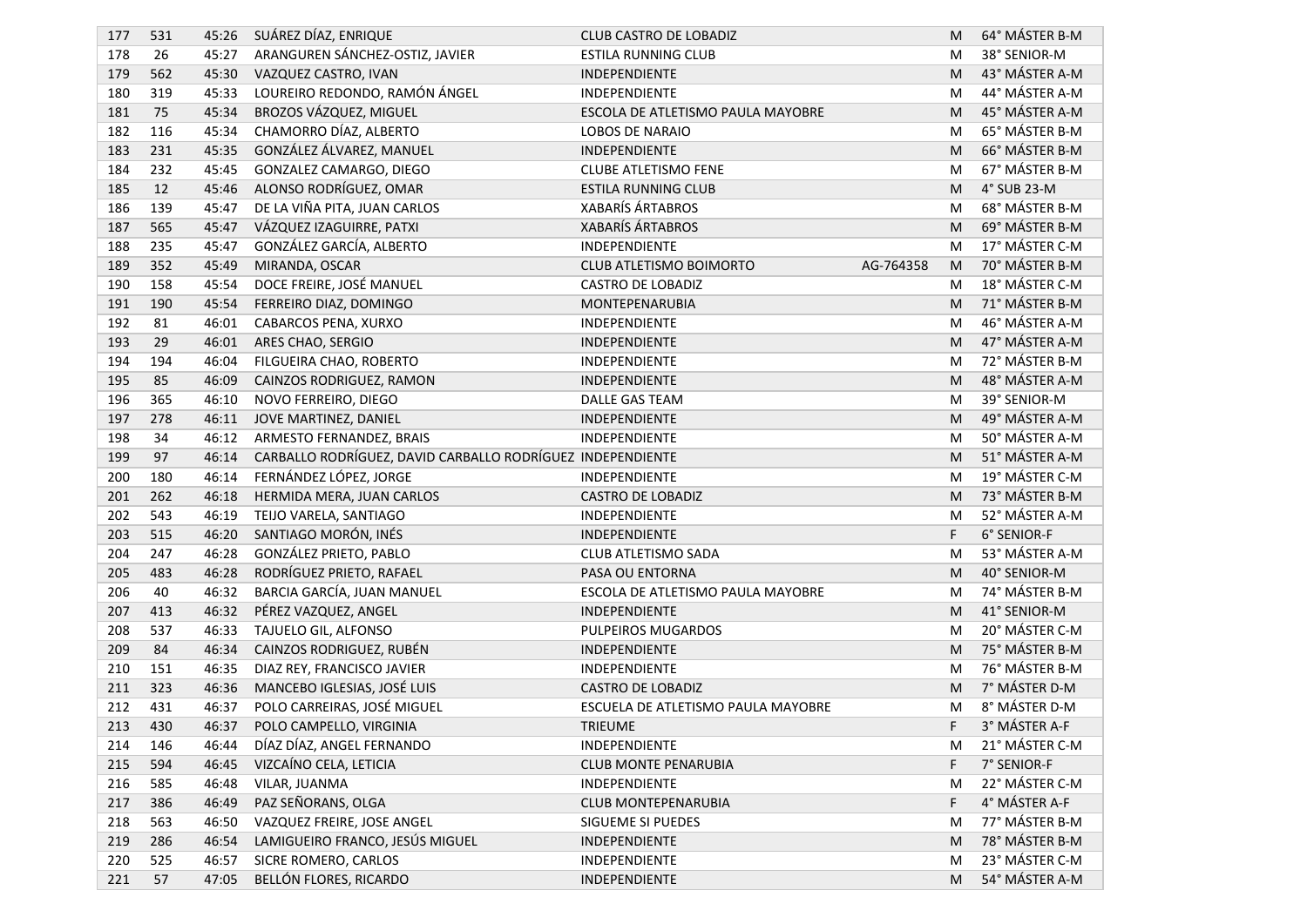| 222 | 573            | 47:07 | VEIGA GRAÑA, GABRIEL              | PAP                               |            | M | 79° MÁSTER B-M |
|-----|----------------|-------|-----------------------------------|-----------------------------------|------------|---|----------------|
| 223 | 320            | 47:10 | LOZANO, IRVING                    | <b>ESTILA RUNNING CLUB</b>        |            | M | 42° SENIOR-M   |
| 224 | 162            | 47:11 | DOVAL IGLESIAS, MARCO ANTONIO     | MOI DE MONTE                      |            | M | 80° MÁSTER B-M |
| 225 | 104            | 47:11 | CASAL TARACIDO, OSCAR             | PASA OU ENTORNA                   |            | M | 55° MÁSTER A-M |
| 226 | 331            | 47:11 | MARTÍNEZ GAYOSO, MANUEL ÁNGEL     | INDEPENDIENTE                     |            | M | 24° MÁSTER C-M |
| 227 | $\overline{2}$ | 47:16 | ABELLA BOUZA, ROMAN               | PAP                               |            | M | 81° MÁSTER B-M |
| 228 | 36             | 47:24 | ARROYO CUNHA, NACHO               | <b>INDEPENDIENTE</b>              |            | M | 56° MÁSTER A-M |
| 229 | 204            | 47:26 | FRIEIRO GOMIS, PABLO J.           | INDEPENDIENTE                     |            | M | 43° SENIOR-M   |
| 230 | 437            | 47:33 | PRIETO CABRAL, MOISES             | INDEPENDIENTE                     |            | M | 82° MÁSTER B-M |
| 231 | 340            | 47:34 | MARTINEZ VAZQUEZ, JAVIER          | INDEPENDIENTE                     |            | M | 44° SENIOR-M   |
| 232 | 519            | 47:38 | SEOANE FERNÁNDEZ, MARCOS          | INDEPENDIENTE                     |            | M | 57° MÁSTER A-M |
| 233 | 484            | 47:38 | RODRÍGUEZ RIVAS, JOSÉ RAFAEL      | INDEPENDIENTE                     |            | M | 83° MÁSTER B-M |
| 234 | 233            | 47:42 | <b>GONZALEZ FREIRE, MICHELLE</b>  | AD NAUTICO NARON                  | 32737186   | F | 1° SUB 20-F    |
| 235 | 541            | 47:44 | TEIJEIRO GONZÁLEZ, JAVIER         | INDEPENDIENTE                     |            | M | 84° MÁSTER B-M |
| 236 | 438            | 47:45 | PRIETO NOVO, LAURA                | INDEPENDIENTE                     |            | F | 8° SENIOR-F    |
| 237 | 447            | 47:48 | RAMÓN CUENCA, JOSÉ RAMÓN          | INDEPENDIENTE                     |            | M | 45° SENIOR-M   |
| 238 | 415            | 47:54 | PÉREZ VEIGA, JOSÉ MANUEL          | INDEPENDIENTE                     |            | M | 58° MÁSTER A-M |
| 239 | 114            | 47:56 | CAZON RODRIGUEZ, PABLO RUBEN      | INDEPENDIENTE                     |            | M | 85° MÁSTER B-M |
| 240 | 152            | 47:56 | DIAZ REY, DAVID                   | INDEPENDIENTE                     |            | M | 59° MÁSTER A-M |
| 241 | 37             | 47:59 | ARTECHE CASTRO, SUSANA            | CLUB ATLETISMO FENE               |            | F | 3° MÁSTER B-F  |
| 242 | 257            | 48:05 | GUISASOLA ESCUDERO, MARÍA MANUELA | <b>EGOVARROS</b>                  | AG 2026271 | F | 1° MÁSTER C-F  |
| 243 | 297            | 48:05 | LOPEZ ANEIROS, JOSE               | INDEPENDIENTE                     |            | M | 25° MÁSTER C-M |
| 244 | 160            | 48:08 | DOPICO BELLÓN, MANUEL             | INDEPENDIENTE                     |            | M | 26° MÁSTER C-M |
| 245 | 106            | 48:09 | CASÁS CORBELLE, GONZALO           | INDEPENDIENTE                     |            | M | 46° SENIOR-M   |
| 246 | 196            | 48:10 | FORTUNA GALANTE, IVÁN             | INDEPENDIENTE                     |            | M | 60° MÁSTER A-M |
| 247 | 288            | 48:14 | LANDERAS VÁZQUEZ, RAFAEL          | CORREDORES POPULARES DE LA ARMADA |            | M | 86° MÁSTER B-M |
| 248 | 353            | 48:16 | MOLLEDA SANTAMARTA, LUIS JAVIER   | INDEPENDIENTE                     |            | M | 27° MÁSTER C-M |
| 249 | 553            | 48:16 | VALCÁRCEL MARTÍNEZ, FABIÁN        | INDEPENDIENTE                     |            | M | 61° MÁSTER A-M |
| 250 | 384            | 48:17 | PAZ ARZUAGA, DANIEL               | JABALÍS                           |            | M | 62° MÁSTER A-M |
| 251 | 345            | 48:18 | MEIZOSO BASTIDA, JOSÉ LUIS        | <b>EGOVARROS</b>                  | GA768961   | M | 9° MÁSTER D-M  |
| 252 | 58             | 48:20 | BILBAO GOLPE, EDUARDO             | INDEPENDIENTE                     |            | M | 63° MÁSTER A-M |
| 253 | 570            | 48:22 | VEIGA DOPICO, FERNANDO            | INDEPENDIENTE                     |            | M | 28° MÁSTER C-M |
| 254 | 538            | 48:23 | TEIJEIRO COUCE, ANGEL             | INDEPENDIENTE                     |            | M | 29° MÁSTER C-M |
| 255 | 25             | 48:26 | ANTÓN VÁZQUEZ, PAULA              | <b>CASTRO DE LOBADIZ</b>          |            | F | 2° MÁSTER C-F  |
| 256 | 300            | 48:31 | LOPEZ ESTRAVIZ, XOAN              | <b>CLUBE ATLETISMO FENE</b>       |            | M | 10° MÁSTER D-M |
| 257 | 347            | 48:36 | MEIZOSO SARDIÑA, RAUL             | <b>OLYMPO AS PONTES</b>           |            | M | 30° MÁSTER C-M |
| 258 | 42             | 48:39 | <b>BARRAL ROMEO, CARLOS</b>       | PASA OU ENTORNA                   |            | M | 64° MÁSTER A-M |
| 259 | 79             | 48:41 | CABANA OROSA, ANTONIO             | <b>EGOVARROS</b>                  | GA716928   | M | 11° MÁSTER D-M |
| 260 | 245            | 48:41 | GONZÁLEZ PÉREZ, IGNACIO           | INDEPENDIENTE                     |            | M | 87° MÁSTER B-M |
| 261 | 510            | 48:41 | SANJUAN SANCHEZ, ROBERTO          | ESCOLA DE ATLETISMO PAULA MAYOBRE |            | M | 31° MÁSTER C-M |
| 262 | 397            | 48:43 | PENA SOUTO, JESUS                 | INDEPENDIENTE                     |            | M | 32° MÁSTER C-M |
| 263 | 373            | 48:46 | OTERO FUERTES, MANUEL             | INDEPENDIENTE                     |            | M | 65° MÁSTER A-M |
| 264 | 485            | 48:46 | RODRÍGUEZ SALORIO, AITOR          | INDEPENDIENTE                     |            | M | 66° MÁSTER A-M |
| 265 | 540            | 48:50 | TEIJEIRO GÓMEZ, JOSÉ RUBÉN        | PASA OU ENTORNA                   |            | M | 47° SENIOR-M   |
| 266 | 35             | 48:55 | ARMESTO SORAMEL, LUCAS            | INDEPENDIENTE                     |            | M | 48° SENIOR-M   |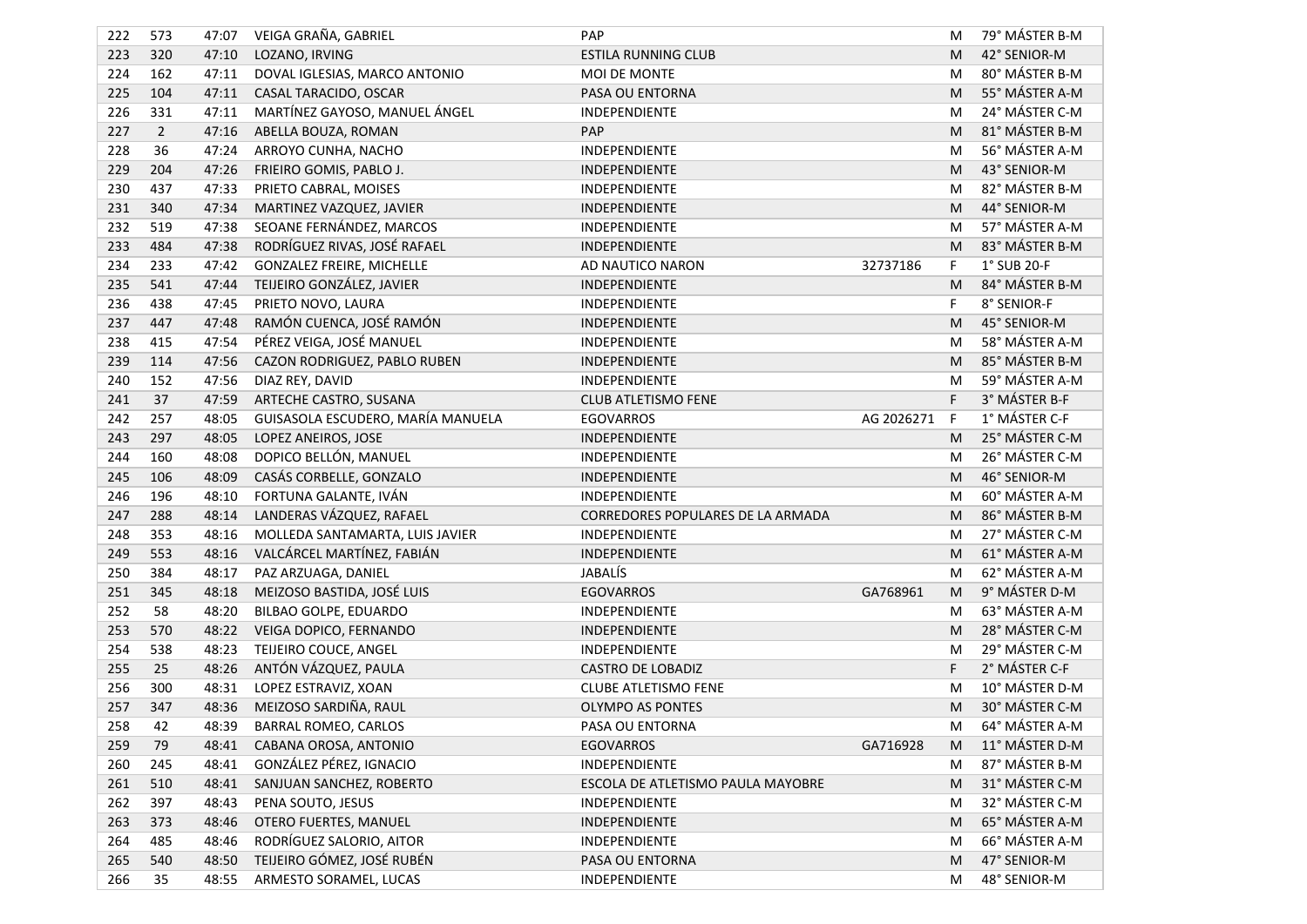| 267 | 149 | 48:56 | DÍAZ MOSQUERA, JAVIER PASTOR    | <b>NOITEBRA</b>               | 2022781 | M | 67° MÁSTER A-M |
|-----|-----|-------|---------------------------------|-------------------------------|---------|---|----------------|
| 268 | 17  | 48:57 | AMADO, MIGUEL                   | INDEPENDIENTE                 |         | M | 68° MÁSTER A-M |
| 269 | 567 | 48:57 | VAZQUEZ RODRIGUEZ, FRANCISCO    | PASA OU ENTORNA               |         | M | 49° SENIOR-M   |
| 270 | 186 | 48:59 | FERNÁNDEZ SÁNCHEZ-ROLDAN, PEDRO | SIGUEME SI PUEDES             |         | M | 88° MÁSTER B-M |
| 271 | 450 | 49:02 | REGO GÁRATE, JORGE              | INDEPENDIENTE                 |         | M | 12° MÁSTER D-M |
| 272 | 512 | 49:04 | SANTE GUEIMONDE, ERO            | INDEPENDIENTE                 |         | M | 69° MÁSTER A-M |
| 273 | 305 | 49:04 | LOPEZ LORENZO, MIGUEL ANGEL     | INDEPENDIENTE                 |         | M | 70° MÁSTER A-M |
| 274 | 147 | 49:05 | DÍAZ DOPICO, SERGIO             | INDEPENDIENTE                 |         | M | 50° SENIOR-M   |
| 275 | 88  | 49:17 | CALVO FERNÁNDEZ, ALBERTO        | <b>CASTRO DE LOBADIZ</b>      |         | M | 13° MÁSTER D-M |
| 276 | 328 | 49:18 | MARTÍNEZ BREIJO, MARIA TERESA   | CLUB CASTRO DE LOBADIZ        |         | F | 3° MÁSTER C-F  |
| 277 | 252 | 49:20 | GRAÑA CARBALLAL, JAVIER         | INDEPENDIENTE                 |         | M | 51° SENIOR-M   |
| 278 | 6   | 49:20 | ADALID SANDE, ANTONIO           | INDEPENDIENTE                 |         | M | 71° MÁSTER A-M |
| 279 | 124 | 49:21 | CONDE BERMEJO, MARIANO          | INDEPENDIENTE                 |         | M | 33° MÁSTER C-M |
| 280 | 581 | 49:22 | VIGO GONZÁLEZ, ÁNGEL MANUEL     | CLUB MONTEPENARUBIA           |         | M | 72° MÁSTER A-M |
| 281 | 313 | 49:22 | LÓPEZ VILARIÑO, CARLOS          | INDEPENDIENTE                 |         | M | 89° MÁSTER B-M |
| 282 | 241 | 49:22 | GONZÁLEZ MONTERO, JOSÉ CARLOS   | CLUB MONTEPENARUBIA LUGO      |         | M | 90° MÁSTER B-M |
| 283 | 414 | 49:22 | PÉREZ VÁZQUEZ, ANTON            | INDEPENDIENTE                 |         | M | 34° MÁSTER C-M |
| 284 | 405 | 49:23 | PÉREZ BLANCO, JOSE ALBERTO      | INDEPENDIENTE                 |         | M | 35° MÁSTER C-M |
| 285 | 461 | 49:31 | RILO GONZÁLEZ-VALLÉS, JUAN      | <b>INDEPENDIENTE</b>          |         | M | 91° MÁSTER B-M |
| 286 | 309 | 49:32 | LOPEZ PRIETO, JERONIMO          | INDEPENDIENTE                 |         | M | 36° MÁSTER C-M |
| 287 | 132 | 49:32 | COUCE RÚA, DAVID                | DALLE GAS TEAM                |         | M | 52° SENIOR-M   |
| 288 | 383 | 49:35 | PARÍS FERNÁNDEZ, FELIPE         | INDEPENDIENTE                 |         | M | 53° SENIOR-M   |
| 289 | 23  | 49:36 | ANDRADE FANDIÑO, LETICIA        | <b>CASTRO DE LOBADIZ</b>      |         | F | 4° MÁSTER B-F  |
| 290 | 107 | 49:36 | CASERO, JUAN PEDRO              | <b>CLUB CASTRO DE LOBADIZ</b> |         | M | 37° MÁSTER C-M |
| 291 | 395 | 49:41 | PENA SALIDO, JOSE MANUEL        | EUMENATURA MONTAÑA            |         | M | 92° MÁSTER B-M |
| 292 | 509 | 49:45 | SANJUAN, RUBEN                  | INDEPENDIENTE                 |         | M | 54° SENIOR-M   |
| 293 | 145 | 49:47 | DÍAZ AGULLÓ, ÁNGEL              | INDEPENDIENTE                 |         | M | 73° MÁSTER A-M |
| 294 | 401 | 49:50 | PEREA VARELA, JOSE MARIA        | <b>INDEPENDIENTE</b>          |         | M | 38° MÁSTER C-M |
| 295 | 599 | 49:50 | DOMINGUEZ GOMEZ, JESUS MATIAS   | INDEPENDIENTE                 |         | M | 14° MÁSTER D-M |
| 296 | 39  | 49:52 | BARBERO GARCÍA, MIGUEL          | INDEPENDIENTE                 |         | M | 55° SENIOR-M   |
| 297 | 388 | 49:53 | PAZOS ROMERO, MARÍA TERESA      | INDEPENDIENTE                 |         | F | 5° MÁSTER B-F  |
| 298 | 389 | 49:55 | PEDRE RAÑA, JAVIER              | INDEPENDIENTE                 |         | M | 56° SENIOR-M   |
| 299 | 250 | 49:57 | GRANDAL FERNÁNDEZ, ANTONIO      | <b>BTT ESMELLE</b>            |         | M | 93° MÁSTER B-M |
| 300 | 71  | 49:57 | <b>BRAGE RAMOS, NURIA</b>       | TRIATLÓN FERROL               |         | F | 4° MÁSTER C-F  |
| 301 | 197 | 49:58 | FRAGA CASAL, AVELINO            | INDEPENDIENTE                 |         | M | 39° MÁSTER C-M |
| 302 | 312 | 49:58 | LÓPEZ VÁZQUEZ, JOSE ALFONSO     | <b>CLUB CASTRO DE LOBADIZ</b> |         | M | 40° MÁSTER C-M |
| 303 | 478 |       | 50:01 RODRÍGUEZ GAYOSO, JOSE    | MONTE PENARUBIA               |         |   | 94° MÁSTER B-M |
| 304 | 341 | 50:01 | MARTINEZ YAÑEZ, FELIX           | INDEPENDIENTE                 |         | M | 95° MÁSTER B-M |
| 305 | 82  | 50:03 | CAEIRO LOPEZ, JOSE MANUEL       | INDEPENDIENTE                 |         | M | 74° MÁSTER A-M |
| 306 | 424 | 50:03 | PITA IGLESIAS, ALBERTO          | INDEPENDIENTE                 |         | M | 96° MÁSTER B-M |
| 307 | 60  | 50:04 | <b>BLANCO CARTELLE, PEDRO</b>   | INDEPENDIENTE                 |         | M | 57° SENIOR-M   |
| 308 | 399 | 50:09 | PEÑA ALONSO, EFRÉN              | INDEPENDIENTE                 |         | M | 58° SENIOR-M   |
| 309 | 400 | 50:11 | PEÑA FERNÁNDEZ, PLACIDO         | INDEPENDIENTE                 |         | M | 97° MÁSTER B-M |
| 310 | 189 | 50:11 | FERREIRA LEIRAS, CARLOTA        | PASA OU ENTORNA               |         | F | 5° MÁSTER A-F  |
| 311 | 436 | 50:13 | PREGO LÓPEZ, JOSÉ MANUEL        | INDEPENDIENTE                 |         | M | 15° MÁSTER D-M |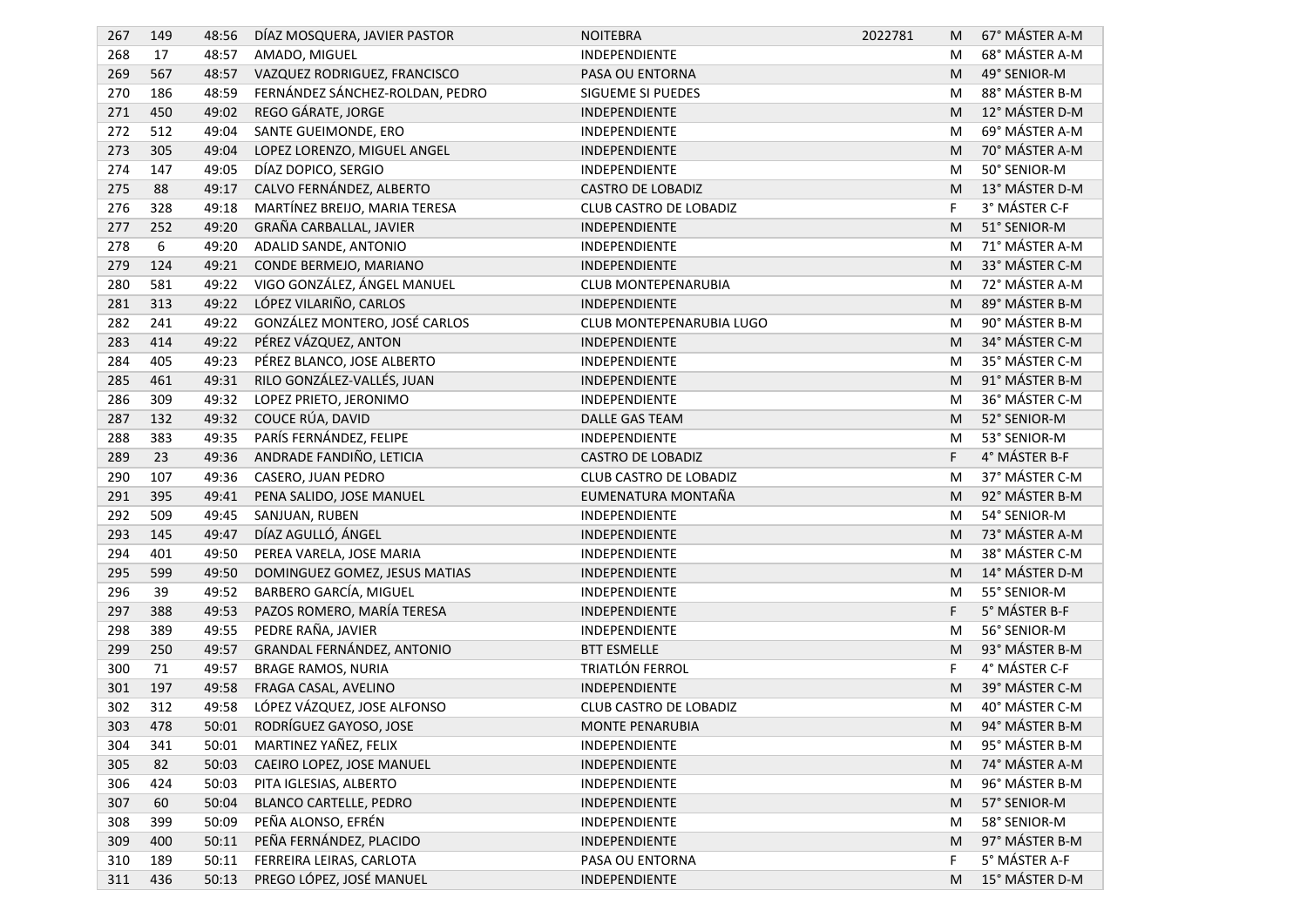| 312 | 8              | 50:15 | AGUIAR CARREIRA, JOSÉ FRANCISCO | INDEPENDIENTE                    |           | M | 98° MÁSTER B-M  |
|-----|----------------|-------|---------------------------------|----------------------------------|-----------|---|-----------------|
| 313 | 83             | 50:16 | CAGIGAO MOREDA, SANDRA MARIA    | INDEPENDIENTE                    |           | F | 6° MÁSTER B-F   |
| 314 | 87             | 50:17 | CAJAMARCA RIVERA, CARLOS        | INDEPENDIENTE                    |           | M | 59° SENIOR-M    |
| 315 | 43             | 50:17 | BARRAL ROMEO, JOSE ALBERTO      | PASA OU ENTORNA                  |           | M | 99° MÁSTER B-M  |
| 316 | 216            | 50:19 | GARCIA MORENO, PEDRO            | INDEPENDIENTE                    |           | M | 60° SENIOR-M    |
| 317 | 287            | 50:21 | LANDEIRA BRAGE, JUAN CARLOS     | <b>CLUBE ATLETISMO FENE</b>      |           | M | 41° MÁSTER C-M  |
| 318 | 545            | 50:23 | TENREIRO RECOUSO, IVAN          | CLUB ATLETISMO SADA              | AG2025391 | M | 61° SENIOR-M    |
| 319 | 272            | 50:25 | <b>IGLESIAS ORTEGA, ANGEL</b>   | INDEPENDIENTE                    |           | M | 62° SENIOR-M    |
| 320 | 98             | 50:26 | CARDAMAS FREIRE, LIDIA          | INDEPENDIENTE                    |           | F | 7° MÁSTER B-F   |
| 321 | 326            | 50:34 | MARCOTE LAGO, JOSE MANUEL       | PAP                              |           | M | 100° MÁSTER B-M |
| 322 | 90             | 50:34 | CAMACHO GONZÁLEZ, EUGENIO       | INDEPENDIENTE                    |           | M | 63° SENIOR-M    |
| 323 | 349            | 50:37 | MENDEZ DOPICO, VICTOR           | INDEPENDIENTE                    |           | M | 101° MÁSTER B-M |
| 324 | 592            | 50:41 | VILLAR VELLON, MARIA DEL PILAR  | INDEPENDIENTE                    |           | F | 9° SENIOR-F     |
| 325 | 238            | 50:42 | GONZÁLEZ LUCAS, JOSÉ ÁNGEL      | CLUBMONTEPENARRUBIA              |           | M | 102° MÁSTER B-M |
| 326 | 486            | 50:42 | RODRIGUEZ SIXTO, DAVID          | INDEPENDIENTE                    |           | M | 75° MÁSTER A-M  |
| 327 | 219            | 50:43 | GARCÍA POUSO, RAFAEL            | TRAIL RUNNING GALEA SPORT        |           | M | 76° MÁSTER A-M  |
| 328 | 342            | 50:50 | MASÓ SOTOMAYOR, ALBERTO         | <b>ESTILA RUNNING CLUB</b>       |           | M | 64° SENIOR-M    |
| 329 | 234            | 50:51 | GONZÁLEZ GARCÍA, ANDRÉS         | <b>CASTRO DE LOBADIZ</b>         |           | M | 42° MÁSTER C-M  |
| 330 | 109            | 50:58 | CASTIÑEIRA VEIGA, FRANCISCO     | INDEPENDIENTE                    |           | M | 77° MÁSTER A-M  |
| 331 | 201            | 51:00 | FREIRE LOPEZ, FRANCISCO         | INDEPENDIENTE                    |           | M | 43° MÁSTER C-M  |
| 332 | 321            | 51:02 | MACEIRAS NOVO, ANA MARIA        | INDEPENDIENTE                    |           | F | 5° MÁSTER C-F   |
| 333 | $\overline{7}$ | 51:08 | AGÜERA GONZÁLEZ, CRISTINA       | COLISEUM                         |           | F | 6° MÁSTER A-F   |
| 334 | 223            | 51:09 | GARCÍA SAS, JUAN JOSÉ           | INDEPENDIENTE                    |           | M | 78° MÁSTER A-M  |
| 335 | 212            | 51:14 | <b>GARCÍA FELPETO, ROCIO</b>    | ATLETISMO OLYMPO MATOJOMA        |           | F | 7° MÁSTER A-F   |
| 336 | 423            | 51:29 | PIÑÓN FREIRE, EMILIO JOSÉ       | INDEPENDIENTE                    |           | M | 103° MÁSTER B-M |
| 337 | 575            | 51:33 | VERDES ARES, CARLOS ANDRES      | <b>CASTRO DE LOBADIZ</b>         |           | M | 16° MÁSTER D-M  |
| 338 | 113            | 51:39 | CASTRO NAVIERAS, ÓSCAR          | PASA OU ENTORNA                  |           | M | 79° MÁSTER A-M  |
| 339 | 578            | 51:44 | VIDAL PÉREZ, FRANCISCO          | INDEPENDIENTE                    |           | M | 104° MÁSTER B-M |
| 340 | 490            | 51:46 | ROMERO BUSTABAD, ANDRÉS         | PASA OU ENTORNA                  |           | M | 44° MÁSTER C-M  |
| 341 | 15             | 51:46 | ÁLVAREZ SOTO, ÁNGEL M.          | PASA OU ENTORNA                  |           | M | 45° MÁSTER C-M  |
| 342 | 536            | 51:50 | TAJUELO FERRER, ALBA            | PULPEIROS MUGARDOS               |           | F | 10° SENIOR-F    |
| 343 | 535            | 51:50 | TAJUELO FERRER, ANXO            | PULPEIROS MUGARDOS               |           | M | 65° SENIOR-M    |
| 344 | 244            | 51:53 | GONZÁLEZ PAZOS, PAULA           | <b>CLUBE ATLETISMO FENE</b>      |           | F | 8° MÁSTER A-F   |
| 345 | 550            | 51:56 | TORRENTE FERNÁNDEZ, BERNARDO    | INDEPENDIENTE                    |           | M | 105° MÁSTER B-M |
| 346 | 580            | 51:58 | VIGO FERNÁNDEZ, JOSÉ MANUEL     | INDEPENDIENTE                    |           | M | 80° MÁSTER A-M  |
| 347 | 125            | 51:59 | CONESA CONESA, ANTONIO M.       | INDEPENDIENTE                    |           | M | 46° MÁSTER C-M  |
| 348 | 597            |       | 52:05 ZAPATA PAZOS, MANUEL      | INDEPENDIENTE                    |           |   | 17° MÁSTER D-M  |
| 349 | 377            | 52:14 | PAMPILLÓN ALONSO, JUAN          | <b>ESTILA RUNNING CLUB</b>       |           | M | 66° SENIOR-M    |
| 350 | 142            | 52:14 | DEL TORO MINGUEZ, JOSE MANUEL   | <b>CASTRO DE LOBADIZ</b>         |           | M | 18° MÁSTER D-M  |
| 351 | 482            | 52:17 | RODRÍGUEZ PEREIRA, FRANCISCO    | INDEPENDIENTE                    |           | M | 106° MÁSTER B-M |
| 352 | 32             | 52:21 | ARIAS PAZ, NESTOR               | CLUB MONTEPENARUBIA LUGO         |           | M | 107° MÁSTER B-M |
| 353 | 50             | 52:21 | BASOA RODRIGUEZ, MANUEL         | ESCOLA DE ATLETIMO PAULA MAYOBRE |           | M | 81° MÁSTER A-M  |
| 354 | 527            | 52:22 | SIMÓN LAGO, RESTITUTO           | INDEPENDIENTE                    |           | M | 82° MÁSTER A-M  |
| 355 | 171            | 52:22 | FERNÁNDEZ CARREIRA, ANTONIO     | INDEPENDIENTE                    |           | M | 47° MÁSTER C-M  |
| 356 | 526            | 52:33 | SICRE ROMERO, MARÍA             | INDEPENDIENTE                    |           | F | 8° MÁSTER B-F   |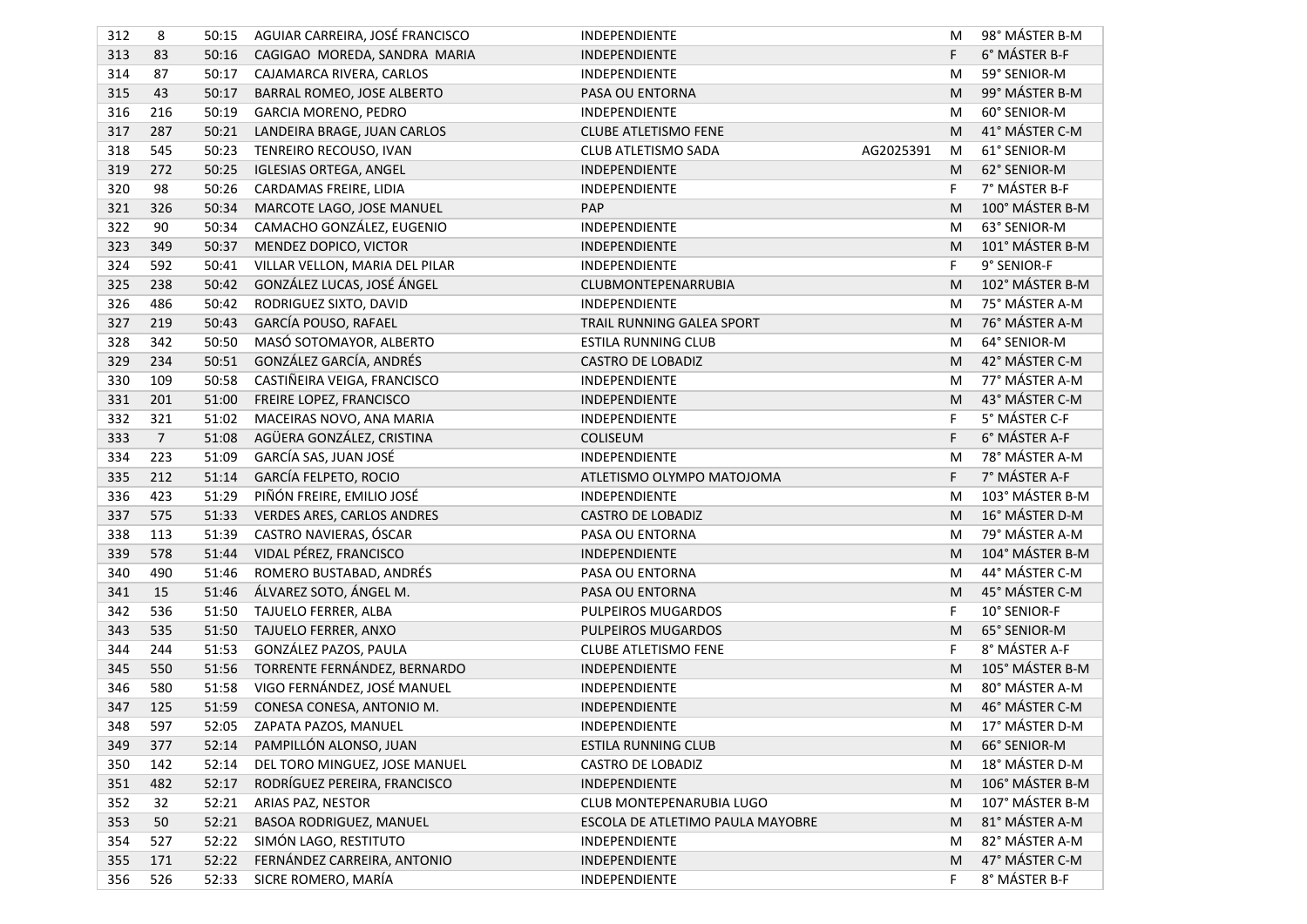| 357 | 593 | 52:34 | VILLARINO, NICOLÁS             | INDEPENDIENTE                            | M | 83° MÁSTER A-M  |
|-----|-----|-------|--------------------------------|------------------------------------------|---|-----------------|
| 358 | 136 | 52:39 | CRUZ RAMOS, JAVIER             | INDEPENDIENTE                            | M | 48° MÁSTER C-M  |
| 359 | 385 | 52:40 | PAZ RODRIGUEZ, JOSÉ MANUEL     | ESCUELA ATLETISMO PAULA MAYOBRE          | M | 108° MÁSTER B-M |
| 360 | 213 | 52:42 | <b>GARCIA FERREIRA, TINO</b>   | PASA OU ENTORNA                          | M | 49° MÁSTER C-M  |
| 361 | 248 | 52:42 | GONZALEZ REGUEIRO, JUAN CARLOS | CLUB DO MAR FERROL                       | M | 109° MÁSTER B-M |
| 362 | 207 | 52:55 | GALLEGO PIÑON, SERGIO          | <b>INDEPENDIENTE</b>                     | M | 110° MÁSTER B-M |
| 363 | 555 | 52:58 | VARELA ABAD, JUAN FRANCISCO    | INDEPENDIENTE                            | M | 84° MÁSTER A-M  |
| 364 | 372 | 53:09 | OTERO FUERTES, PAZ             | INDEPENDIENTE                            | F | 9° MÁSTER A-F   |
| 365 | 283 | 53:10 | LAGO BREIJO, GUILLERMO RAMON   | <b>CLUBE ATLETISMO FENE</b><br>AG2027925 | M | 50° MÁSTER C-M  |
| 366 | 101 | 53:22 | CARRO GARROTE, MARÍA ISABEL    | INDEPENDIENTE                            | F | 6° MÁSTER C-F   |
| 367 | 508 | 53:31 | SÁNCHEZ SEIJO, ADRIAN          | LOBOS DE NARAÍO                          | M | 67° SENIOR-M    |
| 368 | 419 | 53:35 | PIDAL LÓPEZ, JUAN PABLO        | INDEPENDIENTE                            | M | 85° MÁSTER A-M  |
| 369 | 378 | 53:36 | PANTIN LOPEZ, ALMUDENA         | INDEPENDIENTE                            | F | 9° MÁSTER B-F   |
| 370 | 255 | 53:37 | GRUEIRO ACCIÓN, ISABEL         | PASA OU ENTORNA                          | F | 11° SENIOR-F    |
| 371 | 379 | 53:38 | PARDO BUSTABAD, PAULA          | INDEPENDIENTE                            | F | 12° SENIOR-F    |
| 372 | 22  | 53:50 | AMOR VIZOSO, ROBERTO           | INDEPENDIENTE                            | M | 68° SENIOR-M    |
| 373 | 62  | 53:59 | BLANCO GABIN, MANUEL JUAN      | INDEPENDIENTE                            | M | 51° MÁSTER C-M  |
| 374 | 188 | 54:04 | FERRACES MORAS, DAVID          | INDEPENDIENTE                            | M | 86° MÁSTER A-M  |
| 375 | 117 | 54:05 | CHAO VIEITES, JACOBO           | INDEPENDIENTE                            | M | 111° MÁSTER B-M |
| 376 | 560 | 54:10 | VASCÓS SERANTES, ALBERTO       | INDEPENDIENTE                            | M | 69° SENIOR-M    |
| 377 | 246 | 54:13 | GONZÁLEZ PÉREZ, IVÁN           | INDEPENDIENTE                            | M | 87° MÁSTER A-M  |
| 378 | 269 | 54:17 | <b>IGLESIAS, ROSENDO</b>       | MONTEPENARRUBIA                          | M | 70° SENIOR-M    |
| 379 | 393 | 54:22 | PELETEIRO ALVAREZ, MARINA      | INDEPENDIENTE                            | F | 10° MÁSTER B-F  |
| 380 | 574 | 54:27 | VENTUREIRA DOPICO, ROBERTO     | <b>CASTRO DE LOBADIZ</b>                 | M | 112° MÁSTER B-M |
| 381 | 335 | 54:37 | MARTÍNEZ MARÍN, CARLOS         | INDEPENDIENTE                            | M | 113° MÁSTER B-M |
| 382 | 289 | 54:38 | LARANJEIRA LORENZO, RAÚL       | INDEPENDIENTE                            | M | 114° MÁSTER B-M |
| 383 | 457 | 54:47 | RICO FILGUEIRAS, MONTSE        | INDEPENDIENTE                            | F | 11° MÁSTER B-F  |
| 384 | 558 | 54:47 | VARELA PEREIRA, ISABEL         | INDEPENDIENTE                            | F | 12° MÁSTER B-F  |
| 385 | 403 | 54:47 | PEREIRA GARCÍA, ANTÍA          | INDEPENDIENTE                            | F | 10° MÁSTER A-F  |
| 386 | 513 | 54:49 | SANTIAGO ANEIROS, BRUNO        | INDEPENDIENTE                            | M | 71° SENIOR-M    |
| 387 | 367 | 54:51 | NUÑEZ SERRET, ALVARO           | INDEPENDIENTE                            | M | 115° MÁSTER B-M |
| 388 | 498 | 54:53 | RUIZ PIÑEIRO, JUAN DAVID       | <b>RUNNING OLEIROS</b>                   | M | 72° SENIOR-M    |
| 389 | 66  | 54:54 | BORES BERMEJO, SANTIAGO        | INDEPENDIENTE                            | M | 52° MÁSTER C-M  |
| 390 | 33  | 55:08 | ARMADA CASÁS, LUIS             | INDEPENDIENTE                            | M | 53° MÁSTER C-M  |
| 391 | 76  | 55:19 | BRUQUETAS SERANTES, ANTÓN      | INDEPENDIENTE                            | M | 88° MÁSTER A-M  |
| 392 | 583 | 55:21 | VILA MARTÍNEZ, MARÍA VIRGINIA  | <b>CASTRO DE LOBADIZ</b>                 | F | 7° MÁSTER C-F   |
| 393 | 497 |       | 55:25 RUIZ FERNÁNDEZ, ESTRELLA | INDEPENDIENTE                            |   | 11° MÁSTER A-F  |
| 394 | 338 | 55:31 | MARTINEZ RODRIGUEZ, ROLANDO    | INDEPENDIENTE                            | M | 116° MÁSTER B-M |
| 395 | 143 | 55:31 | DELGADO REPRESAS, LAURA        | INDEPENDIENTE                            | F | 13° SENIOR-F    |
| 396 | 602 | 55:31 | DASILVA FERNANDEZ, OLGA        | INDEPENDIENTE                            | F | 13° MÁSTER B-F  |
| 397 | 30  | 55:37 | ARES COUCEIRO, FERNANDO        | INDEPENDIENTE                            | M | 19° MÁSTER D-M  |
| 398 | 306 | 55:41 | LÓPEZ MUIÑOS, MANUEL           | <b>CLUBE ATLETISMO FENE</b>              | M | 20° MÁSTER D-M  |
| 399 | 108 | 55:41 | CASTELOS DÍAZ, SANDRA          | <b>BENI GYM</b>                          | F | 12° MÁSTER A-F  |
| 400 | 179 | 55:43 | FERNANDEZ LOPEZ, NATALIA       | CLUB MONTEPENARUBIA                      | F | 14° SENIOR-F    |
| 401 | 370 | 55:43 | OTERO ARIAS, ANDREA            | CLUB MONTEPENARUBIA LUGO                 | F | 15° SENIOR-F    |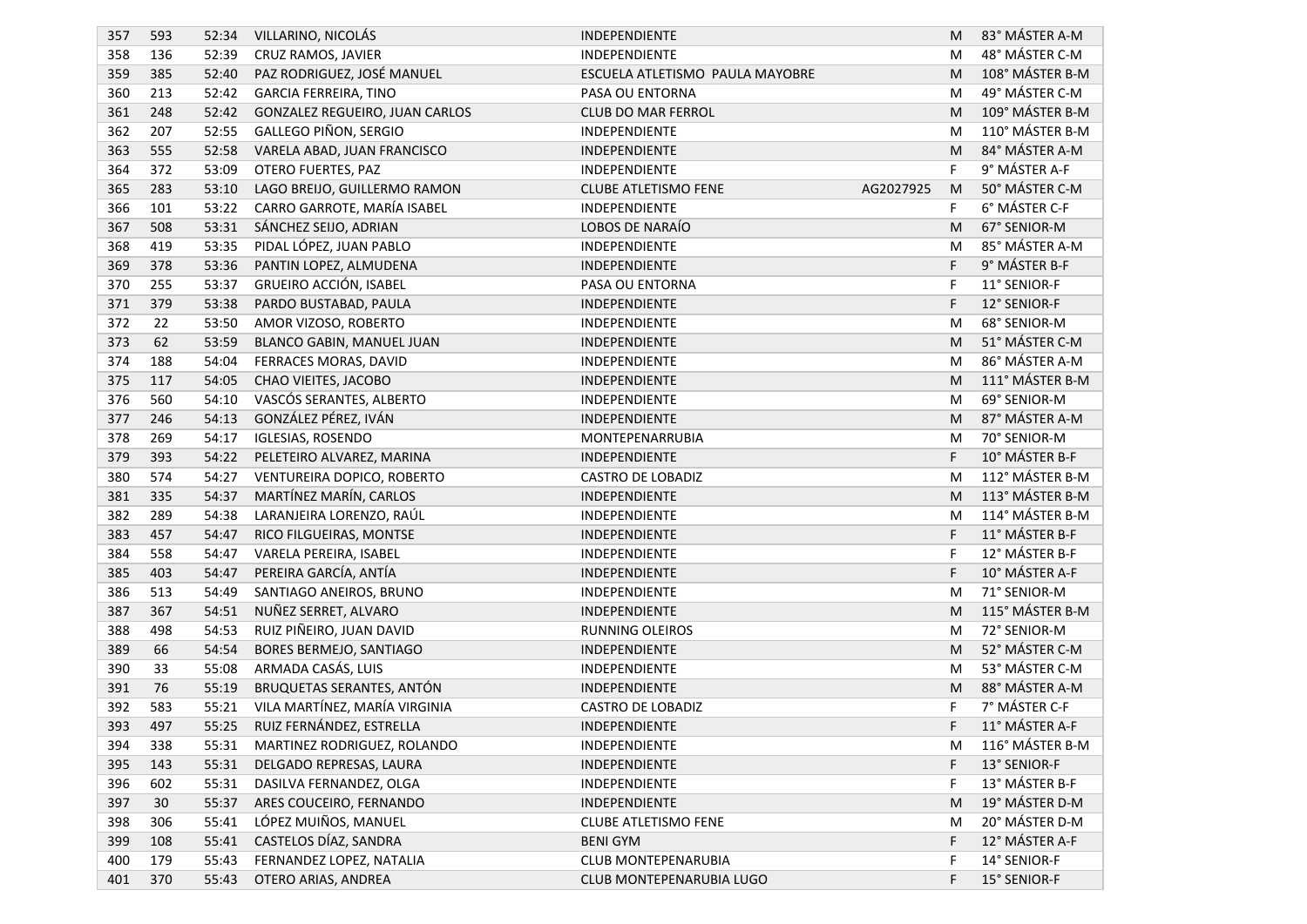| 402 | 584 | 55:47   | VILACHÁ CARNEIRO, CARLOS                  | INDEPENDIENTE                                                         | M              | 54° MÁSTER C-M  |
|-----|-----|---------|-------------------------------------------|-----------------------------------------------------------------------|----------------|-----------------|
| 403 | 183 | 55:56   | FERNÁNDEZ RILO, XOAN                      | INDEPENDIENTE                                                         | M              | 55° MÁSTER C-M  |
| 404 | 491 | 56:04   | ROMERO MARTIÑO, JUSTO                     | INDEPENDIENTE                                                         | M              | 56° MÁSTER C-M  |
| 405 | 402 | 56:27   | PEREIRA BECEIRO, LOURDES                  | PAP                                                                   | F              | 14° MÁSTER B-F  |
| 406 | 448 | 56:30   | RAMOS GONZÁLEZ, CHRISTIAN                 | INDEPENDIENTE                                                         | M              | 89° MÁSTER A-M  |
| 407 | 475 | 56:51   | RODRIGUEZ GARCIA, IRENE                   | CLUB ATLETISMO FENE                                                   | F              | 13° MÁSTER A-F  |
| 408 | 230 | 56:51   | GONÇALVES LOURENÇO, RODRIGO               | INDEPENDIENTE                                                         | M              | 90° MÁSTER A-M  |
| 409 | 259 | 56:55   | HERENCIA VILAR, SANTOS                    | NOSPORTLIMIT                                                          | 32706200Q<br>M | 73° SENIOR-M    |
| 410 | 280 | 57:15   | LABANDEIRA ALCANTARA, BENITO              | INDEPENDIENTE                                                         | M              | 91° MÁSTER A-M  |
| 411 | 343 | 57:27   | MATE, OSCAR                               | INDEPENDIENTE                                                         | M              | 117° MÁSTER B-M |
| 412 | 417 | 57:37   | PEREZ-LORENTE, BARBARA                    | INDEPENDIENTE                                                         | F              | 14° MÁSTER A-F  |
| 413 | 474 | 57:38   | RODRIGUEZ GABEIRAS, CARLOS                | INDEPENDIENTE                                                         | M              | 92° MÁSTER A-M  |
| 414 | 137 | 57:40   | CUERPO GARCIA DE LOS REYES, PAZ           | INDEPENDIENTE                                                         | F              | 15° MÁSTER A-F  |
| 415 | 481 | 57:41   | RODRIGUEZ PENA, JUAN CARLOS               | INDEPENDIENTE                                                         | M              | 57° MÁSTER C-M  |
| 416 | 102 | 57:48   | CARTELLE LOUREIRO, SUSANA                 | INDEPENDIENTE                                                         | F              | 16° MÁSTER A-F  |
| 417 | 211 | 57:49   | GARCÍA DOCE, BÁRBARA                      | INDEPENDIENTE                                                         | F              | 17° MÁSTER A-F  |
| 418 | 170 | 58:07   | FERNÁNDEZ CÁMARA, EVA ALEXANDRA           | INDEPENDIENTE                                                         | F              | 16° SENIOR-F    |
| 419 | 140 | 58:08   | DE MOLINÍ LASCASAS, IÑIGO                 | INDEPENDIENTE                                                         | M              | 118° MÁSTER B-M |
| 420 | 603 | 58:13   | VECEIRO, EMILIO                           | INDEPENDIENTE                                                         | M              | 119° MÁSTER B-M |
| 421 | 604 | 58:13   | POPA, ADRIANA                             |                                                                       | F              | 17° SENIOR-F    |
| 422 | 18  | 58:40   | AMADO LOPEZ, ELOY                         | <b>INDEPENDIENTE</b>                                                  | M              | 58° MÁSTER C-M  |
| 423 | 69  | 59:15   | BOUZA MONTERO, ALEJANDRO                  | INDEPENDIENTE                                                         | M              | 120° MÁSTER B-M |
| 424 | 227 | 59:27   | GÓMEZ BUJÍA, ADRIÁN                       | DALLE GAS TEAM                                                        | M              | 74° SENIOR-M    |
| 425 | 298 | 59:31   | LÓPEZ DE LA VEGA, TERESA                  | INDEPENDIENTE                                                         | F              | 15° MÁSTER B-F  |
| 426 | 56  | 59:42   | BELLO QUINTÍA, JESÚS                      | INDEPENDIENTE                                                         | M              | 5° SUB 23-M     |
| 427 | 193 | 59:45   | FERRO RODRIGUEZ, JAVIER                   | INDEPENDIENTE                                                         | M              | 21° MÁSTER D-M  |
| 428 | 214 | 59:45   | <b>GARCIA JIMENEZ, ANTONIO</b>            | <b>MENISKO ROTO</b>                                                   | M              | 22° MÁSTER D-M  |
| 429 | 86  | 59:49   | CAJAMARCA RIVERA, RODRIGO                 | INDEPENDIENTE                                                         | M              | 75° SENIOR-M    |
| 430 | 442 | 59:57   | QUINTAS VILA, CARLOS                      | INDEPENDIENTE                                                         | M              | 59° MÁSTER C-M  |
| 431 | 294 | 1:00:05 | LLAO ACEBES, ROCIO                        | INDEPENDIENTE                                                         | F              | 18° MÁSTER A-F  |
| 432 | 511 |         | 1:00:21 SANTALLA FELGUEIRAS, JUAN LUIS    | INDEPENDIENTE                                                         | M              | 121° MÁSTER B-M |
| 433 | 586 |         | 1:00:38 VILAR ALVARIÑO, PABLO             | INDEPENDIENTE                                                         | M              | 122° MÁSTER B-M |
| 434 | 339 |         | 1:00:52 MARTÍNEZ ROMERO, JOAQUÍN          | INDEPENDIENTE                                                         | M              | 123° MÁSTER B-M |
| 435 | 178 |         | 1:01:06 FERNANDEZ GONZALEZ, ANA           | INDEPENDIENTE                                                         | F              | 16° MÁSTER B-F  |
| 436 | 141 |         | 1:01:23 DEIVE REY, ANTONIA                | INDEPENDIENTE                                                         | F              | 8° MÁSTER C-F   |
| 437 | 418 |         | 1:01:41 PERNAS PERMUY, JOSE LUIS          | INDEPENDIENTE                                                         | M              | 60° MÁSTER C-M  |
| 438 | 544 |         | 1:02:01 TEJERA PEREZ, CRISTINA            | <b>GRUPO INTAF</b>                                                    | F              | 18° SENIOR-F    |
| 439 | 130 |         | 1:02:35 COSTOYA, ANDREA                   | CLUB DE ATLETISMO BOIMORTO                                            | AG-2027264 F   | 17° MÁSTER B-F  |
| 440 | 205 |         | 1:02:48 FUERTES DOPICO, EVA               | INDEPENDIENTE                                                         | F              | 18° MÁSTER B-F  |
| 441 | 228 |         | 1:04:15 GÓMEZ FERNÁNDEZ, MARIA DEL CARMEN | LOBOS DE NARAÍO                                                       | F              | 19° MÁSTER B-F  |
| 442 | 459 |         | 1:04:16 RICOY MARTÍNEZ, YAGO              | LOBOS DE NARAÍO                                                       | M              | 124° MÁSTER B-M |
| 443 | 301 |         | 1:04:40 LOPEZ FERNANDEZ, FERNANDO         | INDEPENDIENTE                                                         | M              | 125° MÁSTER B-M |
| 444 | 153 |         | 1:04:45 DÍAZ ROGEL, ARACELI               | INDEPENDIENTE                                                         | F              | 19° MÁSTER A-F  |
| 445 | 174 |         |                                           | INDEPENDIENTE                                                         | F              | 20° MÁSTER B-F  |
| 446 | 135 |         |                                           | INDEPENDIENTE                                                         | F              | 19° SENIOR-F    |
|     |     |         |                                           | 1:04:48 FERNÁNDEZ DÍAZ, MARÍA JOSÉ<br>1:04:53 CRIBEIRO VILLAR, ISABEL |                |                 |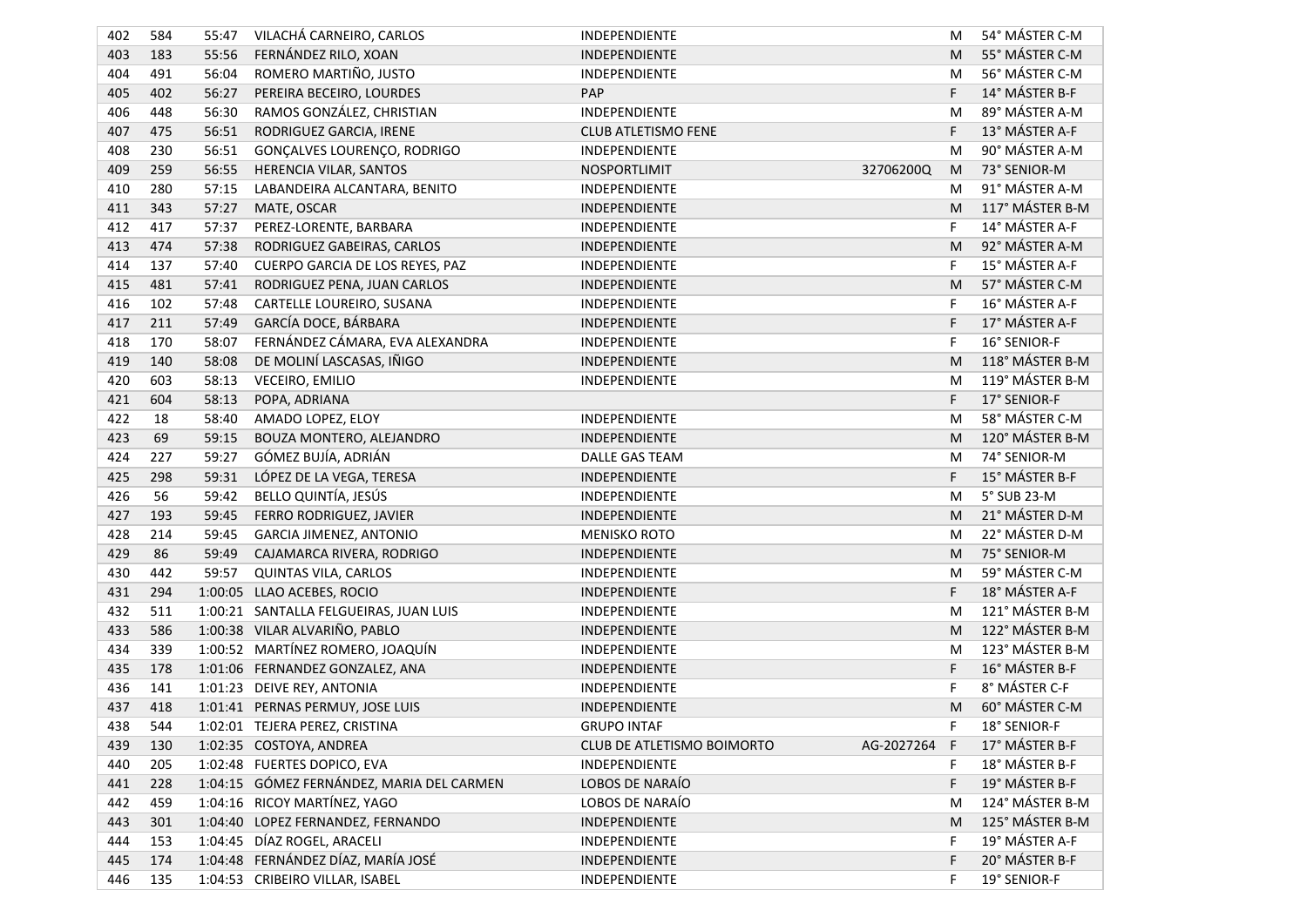| 447 | 134  | 1:04:54 CRIBEIRO BARCÓN, JESÚS JAVIER | <b>INDEPENDIENTE</b> | M | 61° MÁSTER C-M  |
|-----|------|---------------------------------------|----------------------|---|-----------------|
| 448 | -387 | 1:05:24 PAZOS FOLLA. LUCIA            | <b>INDEPENDIENTE</b> |   | 1° SUB 23-F     |
| 449 | 177  | 1:07:52 FERNÁNDEZ GARCÍA, ROCIO       | PASA OU ENTORNA      |   | 20° MÁSTER A-F  |
| 450 | 203  | 1:07:53 FREIRE MUIÑO, JULIO           | <b>INDEPENDIENTE</b> | м | 126° MÁSTER B-M |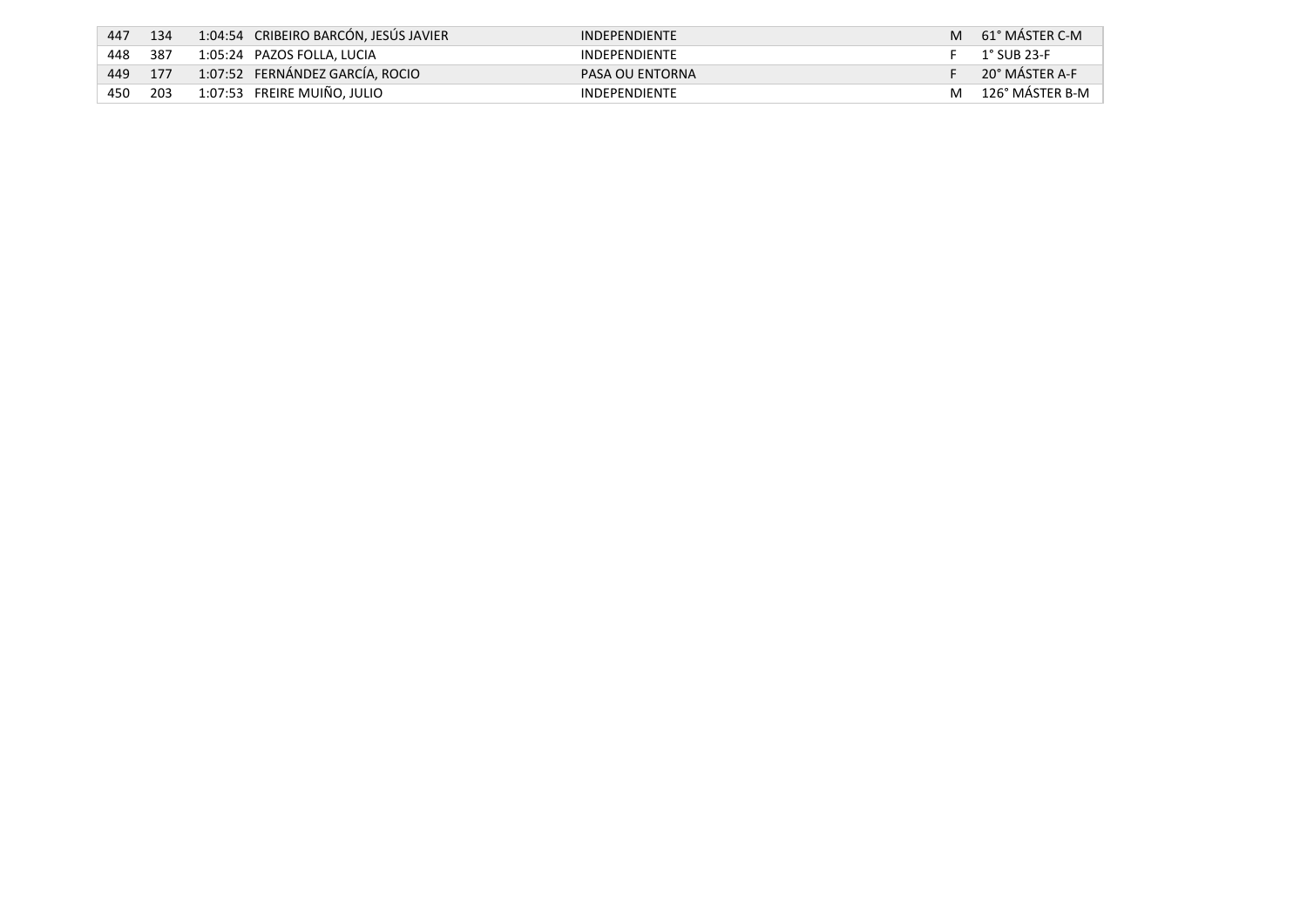

| PI.            |      | Dorsal Apelidos, nome       | <b>Club</b>            | Licenza    | <b>Sx</b> | <b>Carreira</b> | <b>Tempo</b> | Por cat.           |
|----------------|------|-----------------------------|------------------------|------------|-----------|-----------------|--------------|--------------------|
| 1              | 5010 | PORTOMEÑE FORMOSO, DANIEL   | TRIATLÓN FERROL        |            | M         | 2000M           | 6:32         | $1^\circ$ SUB 16-M |
| $\overline{2}$ | 5012 | SOTO MANTEIGA, SERGIO       | AD FOGAR               |            | M         | 2000M           | 7:03         | 2° SUB 16-M        |
| 3              | 5006 | NOVOA GALLOSO, YOEL         | RÍA FERROL             | AG2017047  | M         | 2000M           | 7:05         | 3° SUB 16-M        |
| 4              | 6004 | MORADO RUIZ, RUBÉN          | TRIATLÓN FERROL        |            | M         | 2000M           | 7:14         | 1° SUB 18-M        |
| 5              | 5008 | PIÑÓN PEREIRA, LUCÍA        | AD NÁUTICO NARON       |            | F         | 2000M           | 7:15         | $1^\circ$ SUB 16-F |
| 6              | 6002 | CIBREIRO BUDIÑO, MARCOS     | CLUB ATLETISMO DE FENE | AG2028942  | M         | 2000M           | 7:27         | 2° SUB 18-M        |
|                | 5005 | <b>GOMEZ RILO, INES</b>     | AD NAUTICO NARON       |            | F         | 2000M           | 7:42         | 2° SUB 16-F        |
| 8              | 5004 | FERNÁNDEZ RAFALES, SERGIO   | RÍA FERROL             | AG767762   | M         | 2000M           | 7:49         | 4° SUB 16-M        |
| 9              | 5011 | SERANTES BOUZA, HUGO        | ATLETISMO NARÓN        | TAG2024227 | M         | 2000M           | 7:58         | 5° SUB 16-M        |
| 10             | 5002 | CANOSA GUTIÉRREZ, MARCOS    | <b>RIA FERROL</b>      | A6-2025881 | M         | 2000M           | 8:06         | 6° SUB 16-M        |
| 11             | 5013 | VEIGA GARCÍA, ALBA          | <b>TRIATLON FERROL</b> | 32735953   | F         | 2000M           | 8:14         | 3° SUB 16-F        |
| 12             | 6001 | CARNEIRO PRIMOY, LINO       | <b>INDEPENDIENTE</b>   |            | M         | 2000M           | 8:16         | 3° SUB 18-M        |
| 13             | 6007 | SUÁREZ BARREIRO, PABLO      | RÍA DE FERROL          |            | M         | 2000M           | 8:19         | 4° SUB 18-M        |
| 14             | 5003 | CARRASCO BOUZAMAYOR, ALDARA | AD NAUTICO NARON       |            | F         | 2000M           | 8:28         | 4° SUB 16-F        |

## **Clasificación Sub 14-12**

| PI.            | <b>Dorsal</b> | Apelidos, nome              | Club                                 | Licenza      | <b>Sx</b> | <b>Tempo</b> |
|----------------|---------------|-----------------------------|--------------------------------------|--------------|-----------|--------------|
| $\mathbf{1}$   | 4012          | GONZÁLEZ PERNAS, DIEGO      | ESCUELA JAVI GÓMEZ NOYA              |              | M         | 3:09         |
| $\overline{2}$ | 4020          | RIOLA DELGADO, LUCAS        | CLUB NATACIÓN CEDEIRA MUEBLES GARCÍA | 32724653T    | M         | 3:15         |
| $\overline{3}$ | 4029          | VARELA MORENO, GAEL         | CLUB ATLETISMO NARÓN                 | T AG 2022206 | M         | 3:17         |
| $\overline{4}$ | 4027          | SERANTES BARREIRO, INES     | A.D NAUTICO DE NARON                 |              | F         | 3:20         |
| 5              | 4002          | CANEIRO LORENZO, PABLO      | TRIATLÓN FERROL                      |              | M         | 3:21         |
| 6              | 4015          | LÓPEZ GONZALEZ, BORJA       | <b>CLUB TRIATLON FERROL</b>          |              | M         | 3:22         |
| $\overline{7}$ | 4010          | GONZÁLEZ ARTECHE, AROA      | <b>CLUB ATLETISMO FENE</b>           |              | F         | 3:23         |
| 8              | 4019          | PENA SOTO, ALBA             | <b>CLUB ATLETISMO NARON</b>          | 2017147      | F         | 3:24         |
| 9              | 4014          | JIMENEZ EZQUERRA, ANA MARIA | <b>TRIATLON FERROL</b>               |              | F         | 3:26         |
| 10             | 4028          | TEIJEIRO ALVAREZ, REBECA    | ATLETISMO NARÓN                      | AG2020450    | F         | 3:27         |
| 11             | 3017          | VAZQUEZ MAIZTEGUI, PABLO    | <b>ATLETISMO NARON</b>               |              | M         | 3:29         |
| 12             | 3012          | REY FRA, GERMÁN             | ATLETISMO NARÓN                      | GRF051009    | M         | 3:30         |
| 13             | 4013          | <b>GRIMAL ROCA, LIDIA</b>   | <b>CLUB ATLETISMO NARON</b>          | LGR170107    | F         | 3:31         |
| 14             | 3013          | SANTOS LAGO, DANIEL         | <b>INDEPENDIENTE</b>                 |              | M         | 3:31         |
| 15             | 4008          | <b>GAREA DORRIO, MARTÍN</b> | <b>INDEPENDIENTE</b>                 |              | M         | 3:32         |
| 16             | 4023          | RODRÍGUEZ LAMAS, ALBA       | <b>CLUB ATLETISMO FENE</b>           |              | F         | 3:32         |
| 17             | 3008          | MARTÍNEZ MONTEAGUDO, BRAIS  | <b>CLUB ATLETISMO FENE</b>           |              | M         | 3:33         |
| 18             | 3004          | CANEIRO LORENZO, MANUEL     | TRIATLÓN FERROL                      |              | M         | 3:34         |
| 19             | 3007          | LÓPEZ PAZOS, TANIA          | CLUB ATLETISMO NARÓN                 | AG 2026035   | F         | 3:34         |

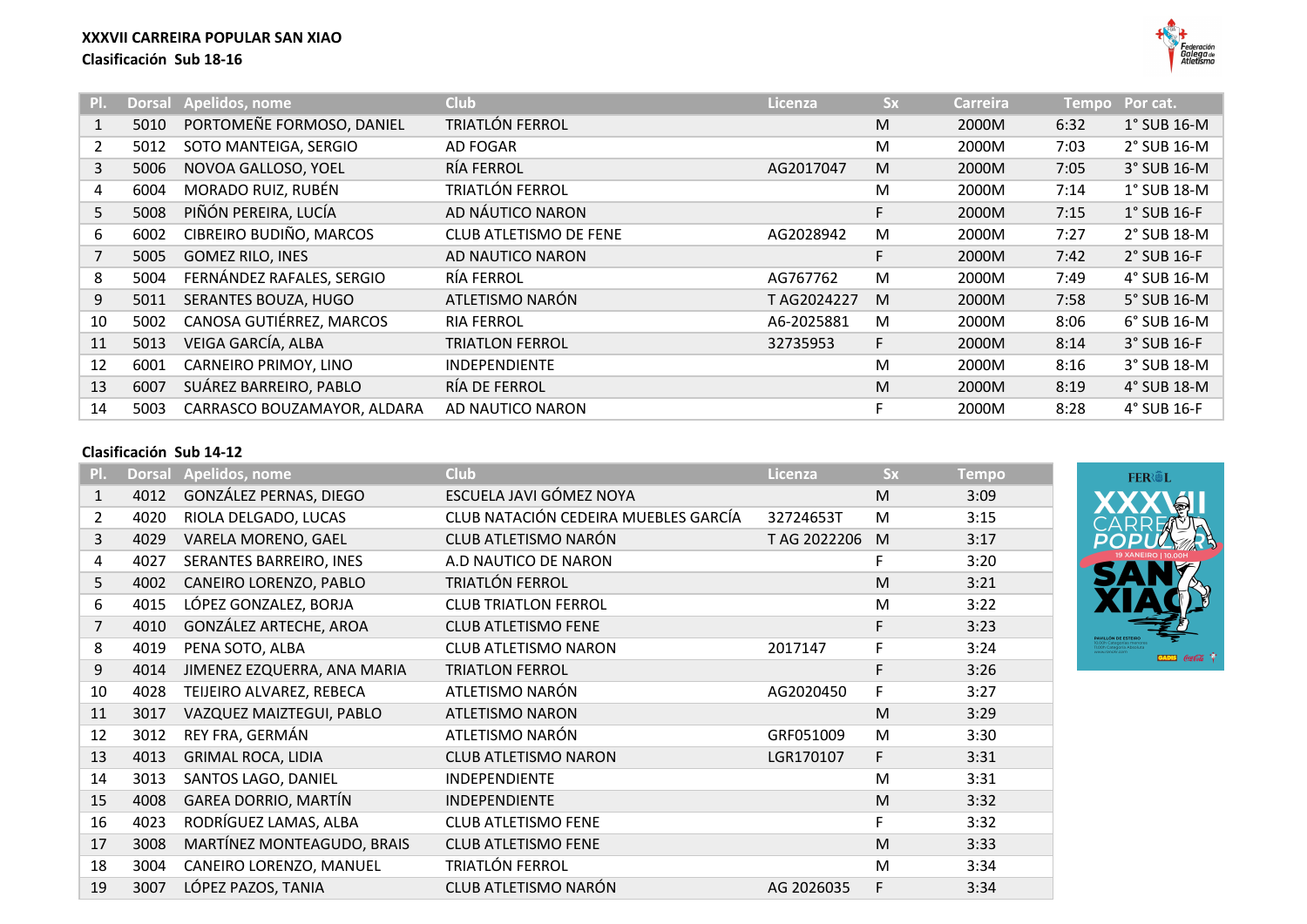| 20 | 3006 | <b>GOMEZ RILO, CRISTINA</b> | AD NAUTICO NARON             |            | F | 3:46 |
|----|------|-----------------------------|------------------------------|------------|---|------|
| 21 | 3009 | MARTÍNEZ SENRA, CRISTINA    | AD NAUTICO NARÓN             |            | F | 3:49 |
| 22 | 4022 | RODRÍGUEZ GATO, NOA         | <b>ATLETISMO FENE</b>        |            | F | 3:49 |
| 23 | 3020 | CATUXA CALVO, VILA          | <b>INDEPENDIENTE</b>         |            | F | 3:52 |
| 24 | 4001 | AMENEDO MARTÍNEZ, ANDER     | CLUB ATLETISMO NARÓN         | AG202325   | M | 3:53 |
| 25 | 4003 | CANO GRUEIRO, JANA          | <b>RIA FERROL</b>            | AG37       | F | 3:56 |
| 26 | 3003 | CAMPOS PACIO, JAVI          | AD NÁUTICO NARÓN             |            | M | 3:59 |
| 27 | 4007 | FERNÁNDEZ CORES, ANDREA     | AD NAUTICO NARON             |            | F | 4:01 |
| 28 | 3010 | OTERO PAZOS, IVAN           | INDEPENDIENTE                |            | M | 4:06 |
| 29 | 4016 | LÓPEZ PAZOS, IVÁN           | CLUB ATLETISMO NARÓN         | AG 2028939 | M | 4:07 |
| 30 | 4024 | RODRÍGUEZ MARTINEZ, DAVID   | INDEPENDIENTE                |            | M | 4:08 |
| 31 | 4025 | RODRÍGUEZ MARTINEZ, IVAN    | <b>INDEPENDIENTE</b>         |            | M | 4:10 |
| 32 | 4005 | <b>COUTO CHAVES, DIEGO</b>  | AD NÁUTICO NARÓN             | 32915047   | M | 4:10 |
| 33 | 3002 | BRAÑAS VILLAR, ALEJANDRO    | <b>INDEPENDIENTE</b>         |            | M | 4:10 |
| 34 | 4026 | ROUCO ROMERO, ALEJANDRO     | AD NÁUTICO NARÓN             | L12000009  | M | 4:12 |
| 35 | 3016 | VÁZQUEZ DÍAZ, MARCOS        | AD NÁUTICO NARÓN             |            | M | 4:12 |
| 36 | 4011 | GONZÁLEZ BLANCO, ALEJANDRO  | AD NÁUTICO NARÓN             |            | M | 4:29 |
| 37 | 4004 | CARRACEDO GARCÍA, SILA      | AD NÁUTICO DE NARÓN          |            | F | 4:36 |
| 38 | 4021 | RODRÍGUEZ GARCÍA, AURORA    | AD NAUTICO NARON             |            | F | 4:40 |
| 39 | 3014 | TENREIRO VILA, PABLO        | INDEPENDIENTE                |            | M | 4:47 |
| 40 | 4009 | GÓMEZ DIAZ, ANTÍA           | RIA FERROL CONCEPCION ARENAL | AG2017102  | F | 4:49 |

## **Clasificación Sub 10**

| $\mathsf{PL}$ |      | Dorsal Apellidos, nombre   | <b>Club</b>                            | Licenza   | <b>Sx</b> | <b>Tempo</b> |
|---------------|------|----------------------------|----------------------------------------|-----------|-----------|--------------|
|               | 2020 | TALLÓN FIGUEROA, SAMUEL    | <b>CLUB ATLETISMO FENE</b>             | AG558     | M         | 3:28         |
| 2             | 2016 | ROUCO ROMERO, ESTEBAN      | AD NÁUTICO NARÓN                       | 32926631  | M         | 3:37         |
| 3             | 2007 | FERNÁNDEZ LOPEZ, LARA      | CLUB DE ATLETISMO RÍA DE FERROL        | AG2025845 | F         | 3:38         |
| 4             | 2011 | JOVE NOVO, ALICIA          | <b>RIA FERROL</b>                      |           |           | 3:38         |
| 5             | 2017 | SEDES MONTERO, ADRIANA     | <b>RIA FERROL</b>                      |           |           | 4:00         |
| 6             | 2009 | FILGUEIRA RASCADO, ALBA    | ESCOLA DE ATLETISMO PAULA MAYOBRE ARES |           |           | 4:13         |
|               | 2010 | <b>GAREA DORRIO, JAIME</b> | <b>INDEPENDIENTE</b>                   |           | M         | 4:24         |
| 8             | 2003 | CARNEIRO PRIMOY, SARA      | <b>INDEPENDIENTE</b>                   |           |           | 4:47         |
| 9             | 2004 | CARRACEDO GARCÍA, NOA      | AD NÁUTICO DE NARÓN                    |           | F         | 4:59         |
| 10            | 2019 | SERANTES BOUZA, CANDELA    | <b>INDEPENDIENTE</b>                   |           |           | 5:12         |
| 11            | 2008 | FERNÁNDEZ RIVAS, ITZIAR    | A.D.NAUTICO NARON                      |           |           | 5:30         |